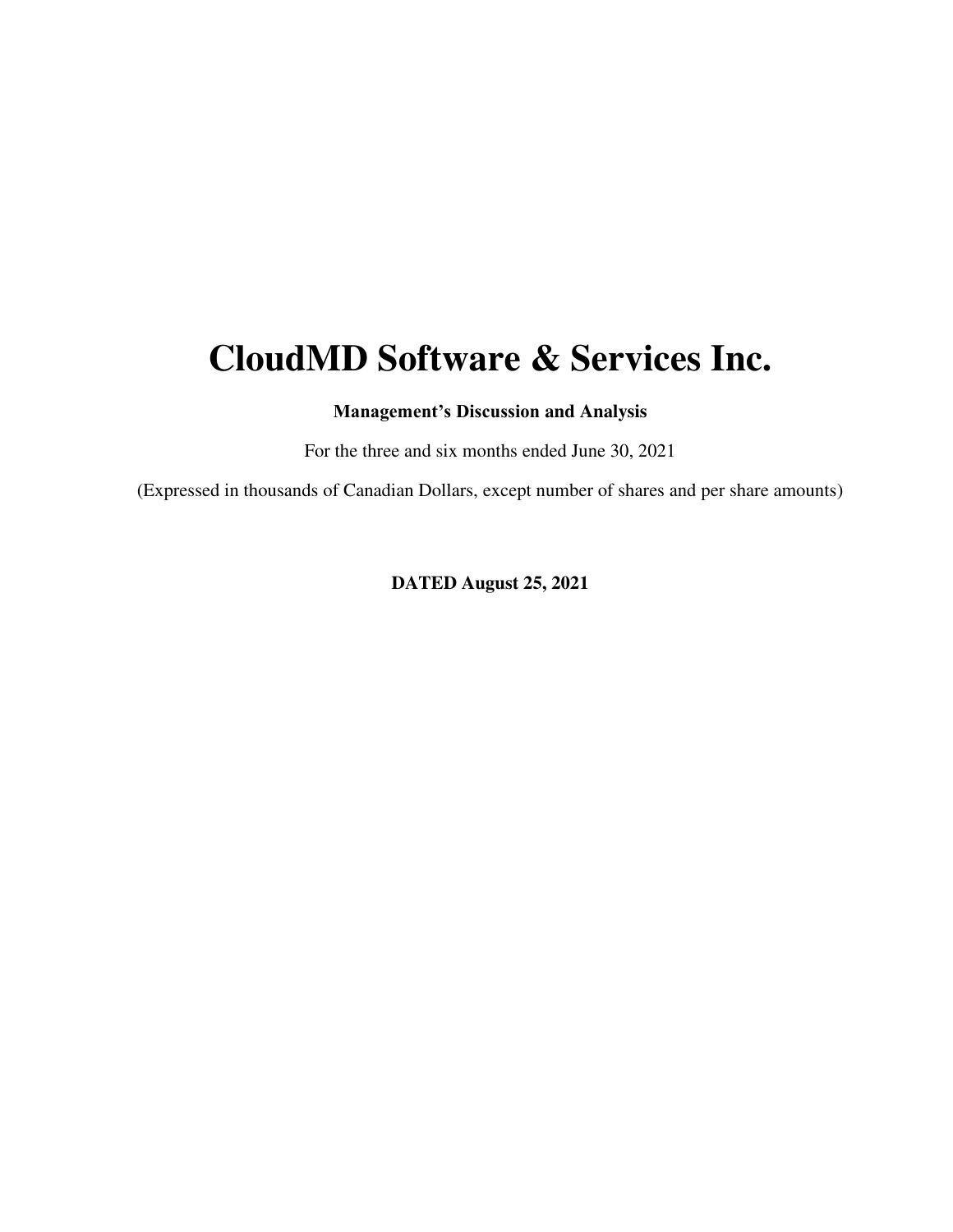CloudMD Software & Services Inc. Management's Discussion and Analysis For the three and six months ended June 30, 2021 (Expressed in thousands of Canadian Dollars, except number of shares and per share amounts)

### Contents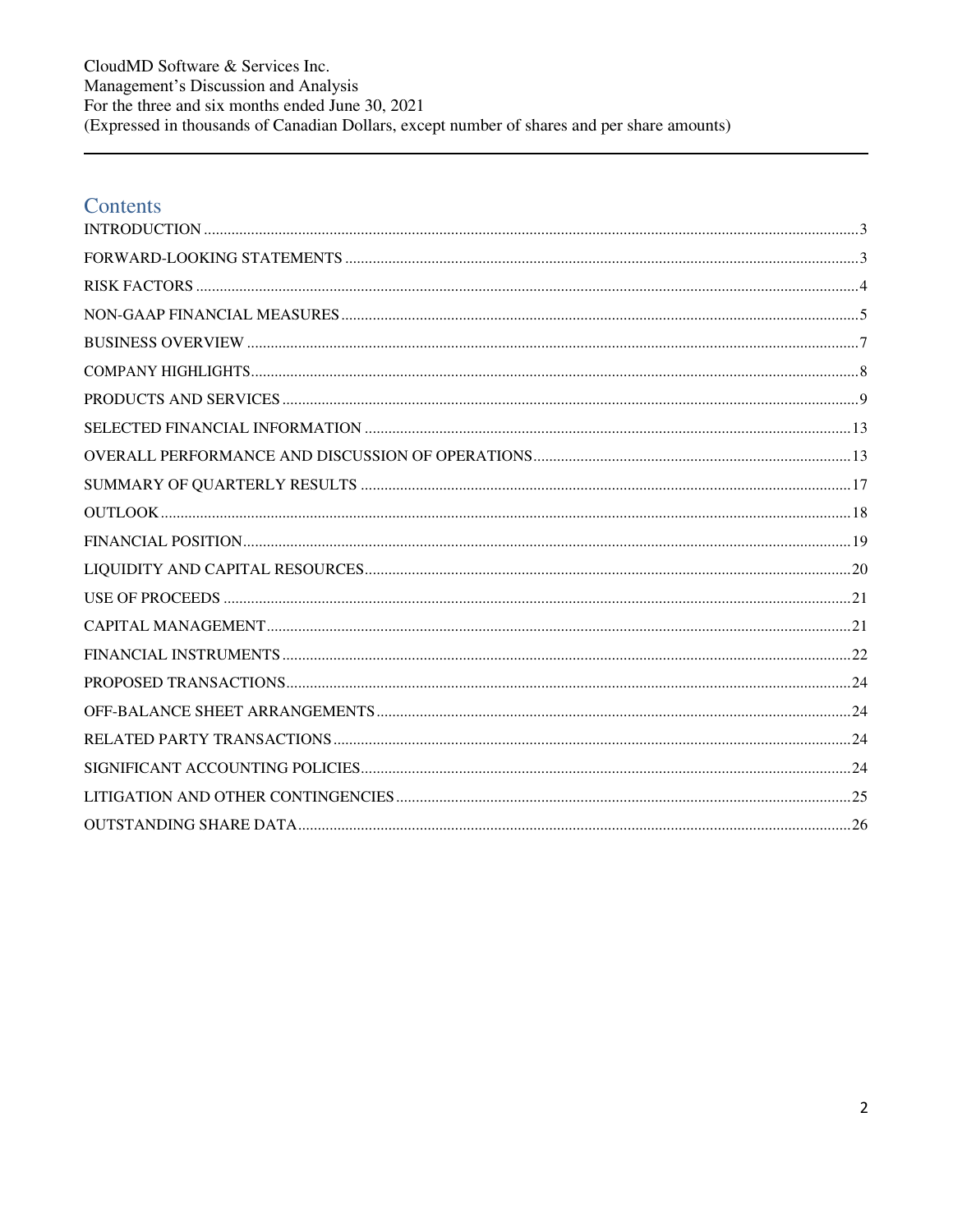### <span id="page-2-0"></span>**INTRODUCTION**

This Management's Discussion and Analysis (**"MD&A"**) for CloudMD Software & Services Inc. (**"CloudMD"** or the **"Company")** is dated and based on information available to management as of August 25, 2021. This MD&A is prepared in accordance with National Instrument 51-102F1, and should be read in conjunction with the Company's unaudited condensed interim consolidated financial statements and accompanying notes for the three and six months ended June 30, 2021 and 2020, and the consolidated financial statements and accompanying notes for the year ended December 31, 2020. These documents, along with additional information about the Company, including the Annual Information Form (**"AIF")** and short form prospectuses, are available under the Company's profile on SEDAR at [www.sedar.com.](http://www.sedar.com/)

The financial data contained in this report and in the unaudited condensed interim consolidated financial statements and accompanying notes of the Company for the three and six months ended June 30, 2021 and 2020 have been prepared in accordance with International Financial Reporting Standards (**"IFRS"**) and are stated in Canadian dollars, unless otherwise indicated.

### <span id="page-2-1"></span>**FORWARD-LOOKING STATEMENTS**

This MD&A contains certain statements which may constitute "forward-looking information" and "forward-looking statements" within the meaning of Canadian securities law requirements (collectively, **"forward-looking statements"**). These forward-looking statements are made as of the date of this MD&A and the Company does not intend, and does not assume any obligation, to update these forward-looking statements, except as required under applicable securities legislation. In certain cases, forward-looking statements can be identified by the use of words such as "plans", "expects" or "does not expect", "is expected", "budget", "scheduled", "estimates", "forecasts", "intends", "anticipates" or "does not anticipate", or "believes" or variations of such words and phrases, or statements that certain actions, events or results "may", "could", "would", "might" or "will" be taken, occur or be achieved. Such forward-looking statements reflect management's current beliefs and are based on information currently available to management. Forward-looking statements in this MD&A include but are not limited to the following:

- the Company's goals, objectives and growth strategies;
- requirements for additional capital;
- Government regulation;
- environmental risks;
- disputes or claims;
- currency fluctuations;
- improving the patient experience, operational efficiency and overall care performance;
- the intention to be an active acquirer within the healthcare services and digital health marketplaces; and
- statements with respect to management's beliefs, plans, estimates, and intentions, and similar statements concerning anticipated future events, results, circumstances, performance or expectations that are not historical facts.

By their very nature, forward-looking statements involve known and unknown risks, uncertainties and other factors which may cause the actual results, performance or achievements of the Company to be materially different from any future results, performance or achievements expressed or implied by the forward-looking statements. Such risks and uncertainties include, but are not limited to: the actual results of current activities, conclusions or economic evaluations, changes in project parameters as plans continue to be refined, failure of plant, equipment or processes to operate as anticipated, accidents, delays in obtaining Government approvals or financing, risks relating to the integration of acquisitions and to international operations, and the possibility for changes in laws, rules, and regulations in the industry, epidemics, pandemics or other public health crises, including the current outbreak of COVID-19, and those risks mentioned in the "*Risk Factors*" section of this MD&A. While the Company has attempted to identify important factors that could cause actual actions, events or results to differ materially from those described in forward-looking statements, there may be other factors that cause actions, events or results not to be as anticipated, estimated or intended. There can be no assurance that forward-looking statements will prove to be accurate, as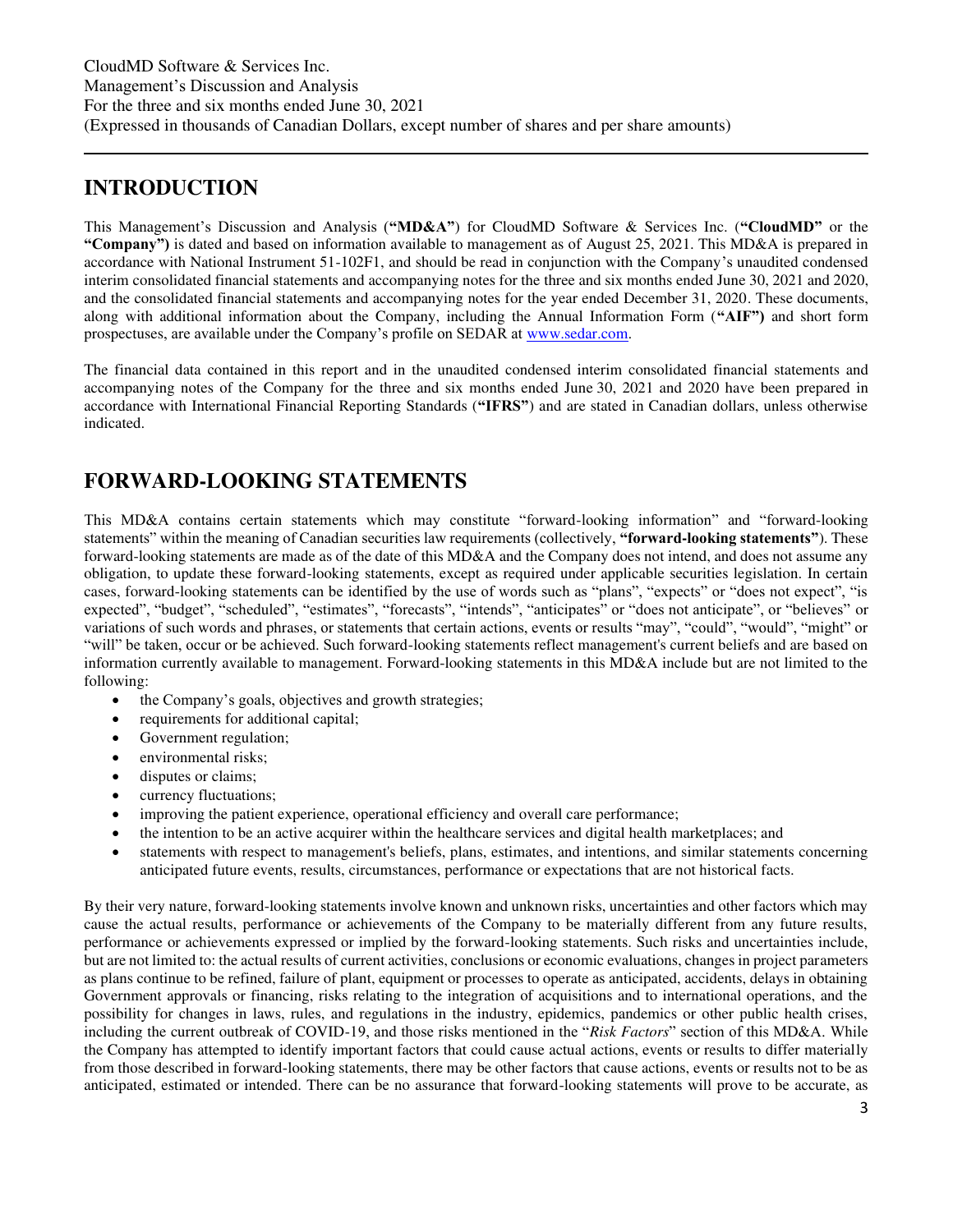CloudMD Software & Services Inc. Management's Discussion and Analysis For the three and six months ended June 30, 2021 (Expressed in thousands of Canadian Dollars, except number of shares and per share amounts)

actual results and future events could differ materially from those anticipated in such statements. Readers are urged to consider the risks, uncertainties and assumptions carefully in evaluating the forward-looking statements and are cautioned not to place undue reliance on such information. The Company is under no obligation, and expressly disclaims any intention or obligation, to update or revise any forward-looking statements, whether as a result of new information, future events or otherwise, except as expressly required by applicable securities law.

Should one or more of these risks or uncertainties materialize, or should underlying factors or assumptions prove incorrect, actual results may vary materially from those described in forward-looking statements. Material factors or assumptions involved in developing forward-looking statements include, without limitation, publicly available information from governmental sources as well as from market research and industry analysis and on assumptions based on data and knowledge of this industry which the Company believes to be reasonable.

Although the Company believes that the expectations conveyed by the forward-looking statements are reasonable based on the information available to the Company on the date hereof, no assurance can be given as to future results, approvals or achievements. Forward-looking statements contained in this MD&A and in the documents incorporated by reference herein are expressly qualified by this cautionary statement. The Company disclaims any duty to update any of the forward-looking statements after the date of this MD&A except as otherwise required by applicable law.

### <span id="page-3-0"></span>**RISK FACTORS**

Our business is subject to significant risks and uncertainties and past performance is no guarantee of future performance. Our actual results could differ materially from the results contemplated in this MD&A due to a number of important factors. The foregoing risks and uncertainties are not exhaustive and does not necessarily include all of the important factors that could cause actual results to differ materially from those expressed in any of our forward-looking statements.

The information in this MD&A should be read carefully in conjunction with the risks and uncertainties detailed in the "*Forward-Looking Statements*" section of this MD&A, in the Company's most recently filed AIF dated April 28, 2021 and short form prospectuses dated May 28, 2020, September 15, 2020, November 2, 2020 and March 2, 2021, which are available under the Company's profile on SEDAR at [www.sedar.com.](http://www.sedar.com/) Additional risks and uncertainties, not presently known to us, may become material in the future or those risks that we currently believe to be immaterial may become material in the future. If any of the foregoing risks actually occur, alone or in combination, our business, financial condition and results of operations, as well as the market price of our common shares, could be materially adversely affected.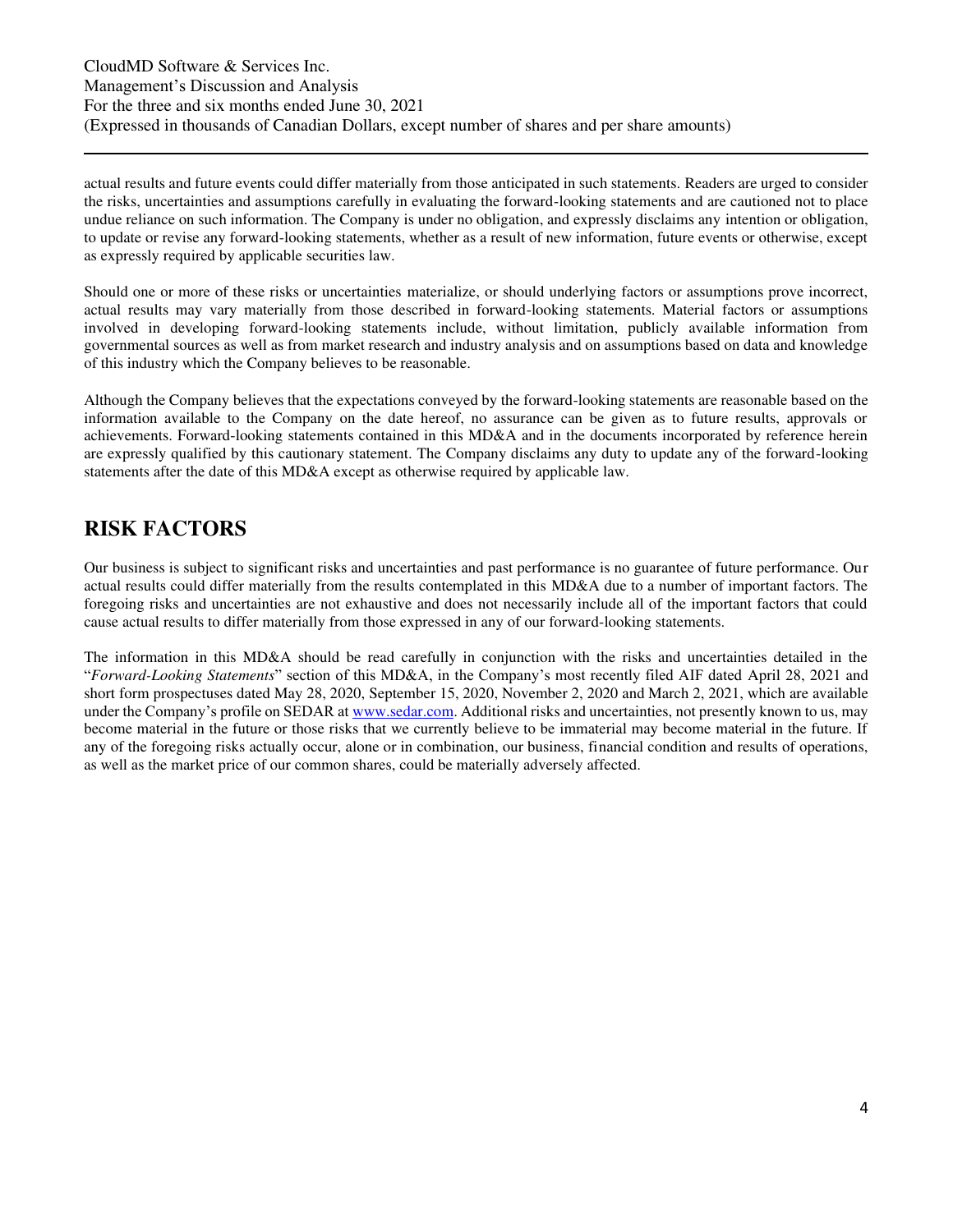### <span id="page-4-0"></span>**NON-GAAP FINANCIAL MEASURES**

In addition to the results reported in accordance with IFRS, the Company uses various non-GAAP financial measures, which are not recognized under IFRS, as supplemental indicators of the Company's operating performance and financial position. These non-GAAP financial measures are provided to enhance the user's understanding of the Company's historical and current financial performance and its prospects for the future. Management believes that these measures provide useful information in that they exclude amounts that are not indicative of the Company's core operating results and ongoing operations and provide a more consistent basis for comparison between quarters and years. Details of such non-GAAP financial measures and how they are derived are provided below as well as in conjunction with the discussion of the financial information reported.

Since non-GAAP financial measures do not have any standardized meanings prescribed by IFRS, other companies may calculate these non-IFRS measures differently, and our non-GAAP financial measures may not be comparable to similarly titled measures of other companies. Accordingly, investors are cautioned not to place undue reliance on them and are also urged to read all IFRS accounting disclosures presented in the unaudited condensed interim consolidated financial statements and the accompanying notes for the three and six months ended June 30, 2021 and 2020, and the consolidated financial statements and the accompanying notes for the year ended December 31, 2020.

#### *EBITDA*

EBITDA is a non-GAAP financial measure that does not have a standard meaning and may not be comparable to a similar measure disclosed by other issuers. EBITDA referenced herein relates to earnings before interest, taxes, depreciation and amortization. This measure does not have a comparable IFRS measure and is used by the Company to manage and evaluate the cash operating income (loss) of the business. Please refer to section on EBITDA for reconciliation.

#### *Adjusted EBITDA*

Adjusted EBITDA is a non-GAAP financial measure that does not have a standard meaning and may not be comparable to a similar measure disclosed by other issuers. Adjusted EBITDA referenced herein relates to earnings before interest; taxes; depreciation; amortization; share-based compensation; financing-related costs; acquisition-related and integration costs, net; litigation costs and loss provision; and change in fair value of contingent consideration. This measure does not have a comparable IFRS measure and is used by the Company to evaluate its cash operating income (loss) of the business, adjusted for factors that are unusual in nature or factors that are not indicative of the operating performance of the Company. Please refer to section on Adjusted EBITDA for reconciliation.

#### *Gross Profit*

Gross Profit is a non-GAAP financial measure that does not have a standard meaning and may not be comparable to a similar measure disclosed by other issuers. Gross Profit referenced herein relates to revenues less cost of sales. This measure does not have a comparable IFRS measure and is used by the Company to manage and evaluate the operating performance of the business.

#### *Adjusted Cash Expenses*

Adjusted Cash Expenses is a non-GAAP financial measure that does not have a standard meaning and may not be comparable to a similar measure disclosed by other issuers. Adjusted Cash Expenses referenced herein is defined as expenses before depreciation of property and equipment, amortization of intangible assets, share-based compensation, financing-related costs, acquisition-related and integration costs, and litigation costs. This measure does not have a comparable IFRS measure and is used by the Company to manage and evaluate its cash expenses for ongoing business operations.

#### *Financing-Related Costs*

Financing-related costs is a non-GAAP financial measure that does not have a standard meaning and may not be comparable to a similar measure disclosed by other issuers. Financing-related costs referenced herein is defined as expenses incurred in relation to the Company's equity offerings, including its brokered private placements and short form prospectus offerings, and debt financing. This measure does not have a comparable IFRS measure and is used by the Company to manage and evaluate its cash expenses for ongoing business operations.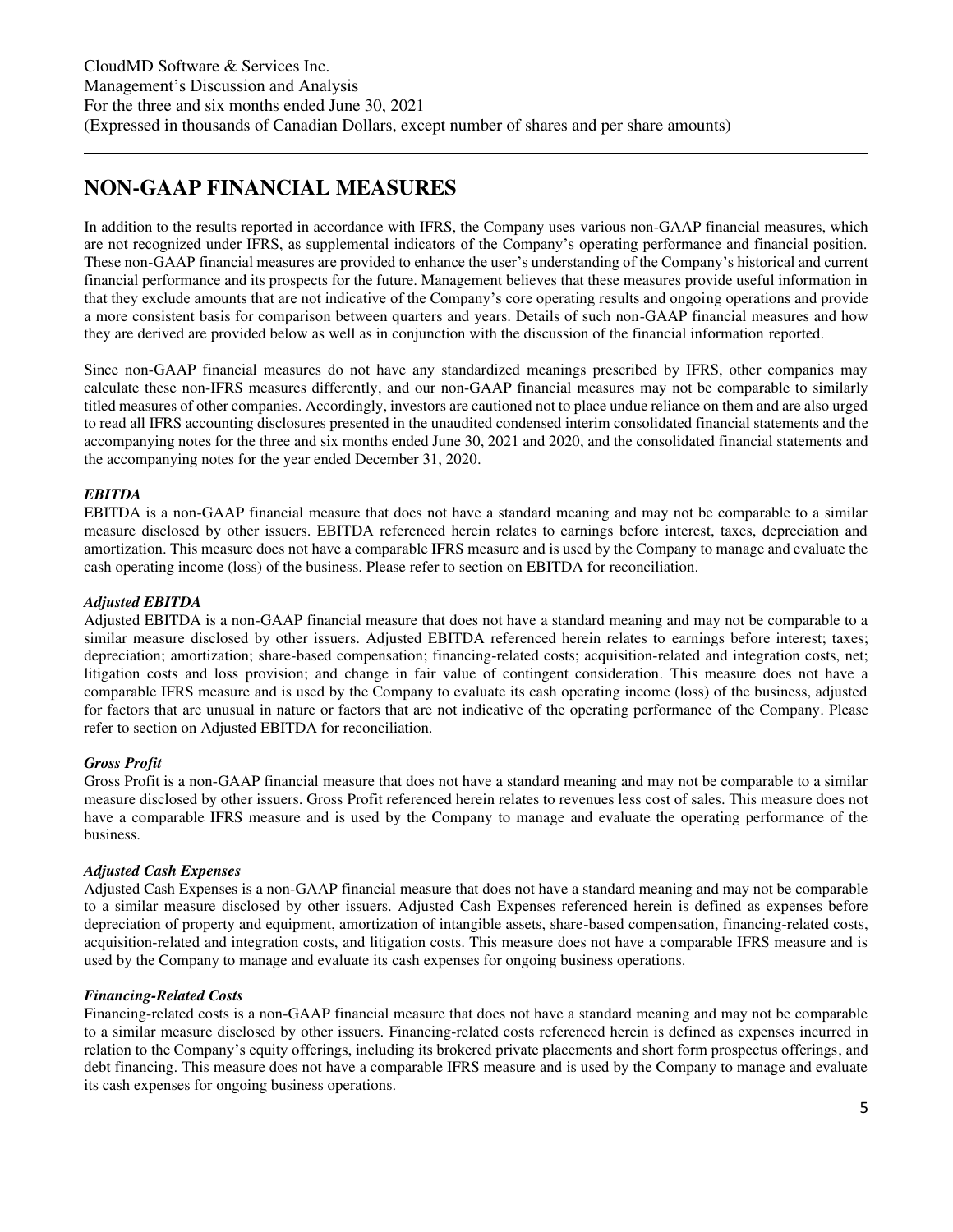#### *Acquisition-Related and Integration Costs*

Acquisition-related and integration costs is a non-GAAP financial measure that does not have a standard meaning and may not be comparable to a similar measure disclosed by other issuers. Acquisition-related and integration costs referenced herein is defined as expenses incurred in relation to the Company's corporate development, business acquisition and integration activities. This measure does not have a comparable IFRS measure and is used by the Company to manage and evaluate its cash expenses for ongoing business operations.

#### *Litigation Costs*

Litigation costs is a non-GAAP financial measure that does not have a standard meaning and may not be comparable to a similar measure disclosed by other issuers. Litigation costs referenced herein is defined as expenses incurred to attend to the ongoing litigation matters as further described in Litigation and Other Contingencies section. This measure does not have a comparable IFRS measure and is used by the Company to manage and evaluate its cash expenses for ongoing business operations.

#### *Working Capital*

Working Capital is a non-GAAP financial measure that does not have a standard meaning and may not be comparable to a similar measure disclosed by other issuers. Working Capital as referenced herein is defined as current assets less current liabilities. This measure does not have a comparable IFRS measure and is used to provide investors with an alternative understanding of the Company's core operating results and trends.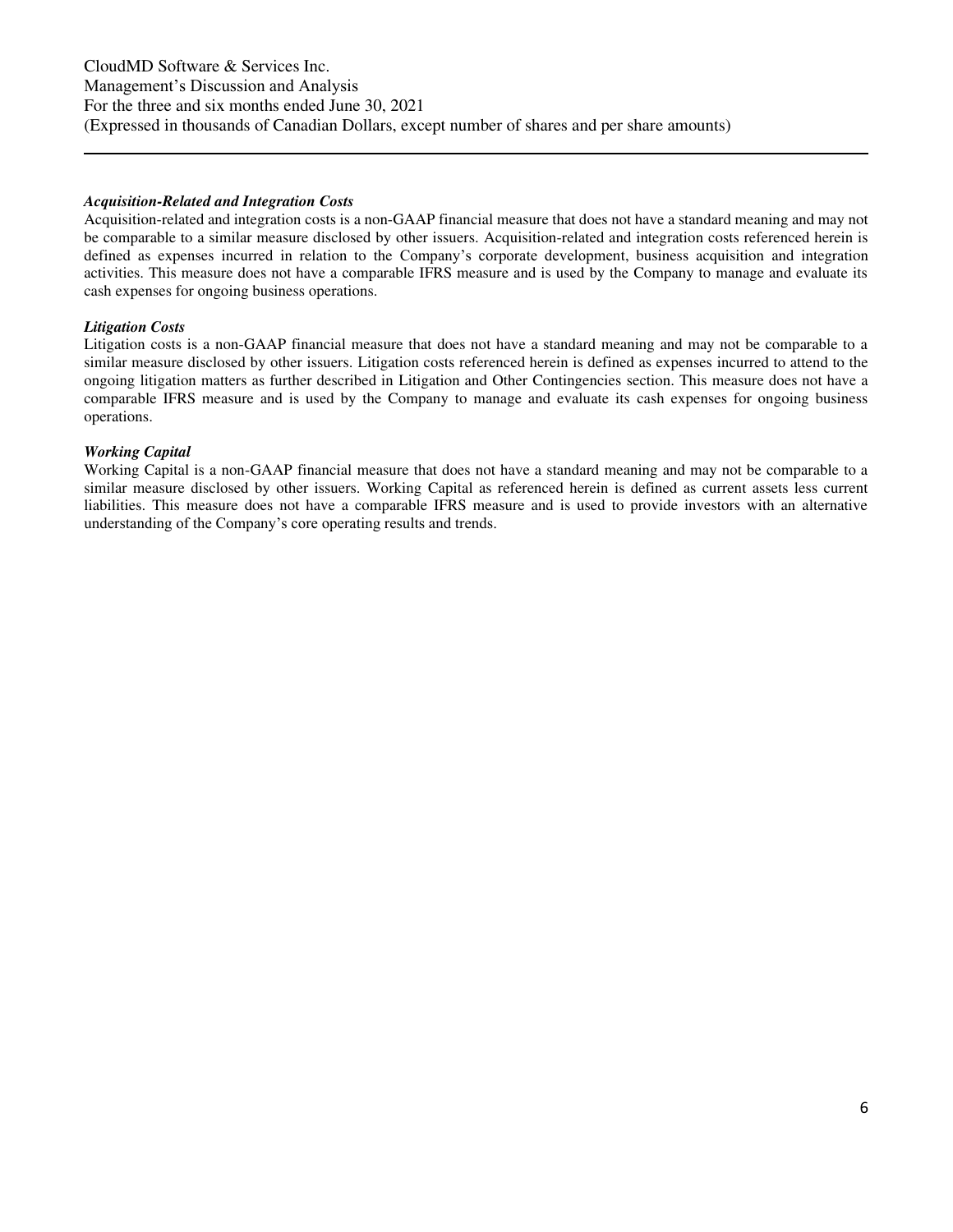### <span id="page-6-0"></span>**BUSINESS OVERVIEW**

CloudMD is an innovator in the delivery of healthcare services for individuals using a comprehensive personalized approach to support their mental, physical, and social issues. The Company's innovation comes from our ability to engage healthcare providers with productivity tools and personalized care plans that focus on health outcomes, supported through a connected care system that can engage and empower the individual in their care plan. The Company offers care pathways using technology as an accelerator for access to care through modalities of in-person, telephonic, e-mail and virtual. The Company is building one, centralized and connected healthcare platform that addresses all points of a patient's care, with a whole-person, patientfocused approach to delivery. This, coupled with a coordinated team-based approach, will result in better access to care and improved healthcare outcomes. We recently have realigned our operations into three revenue-generating divisions: Enterprise Health Solutions (**"EHS"**), Digital Health Services, and Clinic Services & Pharmacies. The capabilities in these divisions have been realigned operationally to serve the needs of our customers. This enables innovation in the delivery of service, adoption of technology, and the ability to scale the organization with continued revenue growth.

The Company offers healthcare providers with productivity technology solutions to medical clinics (including CloudMDowned clinics) across North America and has developed proprietary technology that delivers quality healthcare through the combination of connected primary care clinics, telemedicine and an artificial intelligence-enabled patient portal. The Company currently services a combined ecosystem of over 500 clinics, almost 4,000 licensed practitioners and 8.5 million patient charts across North America. The Company's patient-centric approach has been well received and the Company will continue to look for ways to improve healthcare access by leveraging its technology to ensure we deliver on the Company's value proposition of innovation in the delivery of healthcare.

The Company's Enterprise Health Solutions division provides organizations with physical and mental health navigation and treatment through employee support services. Our innovation in care delivery is focused on one centralized platform that has care pathways built for delivery of treatment to address the health and wellness of their workforce. This platform is currently in a pilot phase with a large client and we anticipate the platform will be rolled out in Q4 2021. The division's purpose is to help organizations and individuals thrive. The organization delivers healthcare services to those who are at work, unable to work and returning to work. The full spectrum of care focuses on triage and assessment with treatment plans designed to provide the right treatment, at the right cost, with the right group benefit plan. Currently, corporations, insurers and advisors have siloed health programs that are costly and ineffective in providing a holistic care plan focused on ease of access, individual needs, and recovery. The Company offers a different care model that uses technology to connect the individual to a comprehensive healthcare plan that covers all mental, physical, and social issues. The Company believes this centralized technology-enabled platform dramatically changes the landscape where employers can now offer one solution that addresses the comprehensive healthcare needs of their workforce and eliminates the need for multiple vendors. Through several strategic, proven acquisitions, the Company believes it is now positioned as a leading provider of holistic comprehensive healthcare for enterprise clients. The combination of these solutions provides one centralized ecosystem focusing on longitudinal care while intending to increase user satisfaction, reduce healthcare costs, decrease wait times, and provide better return to work outcomes.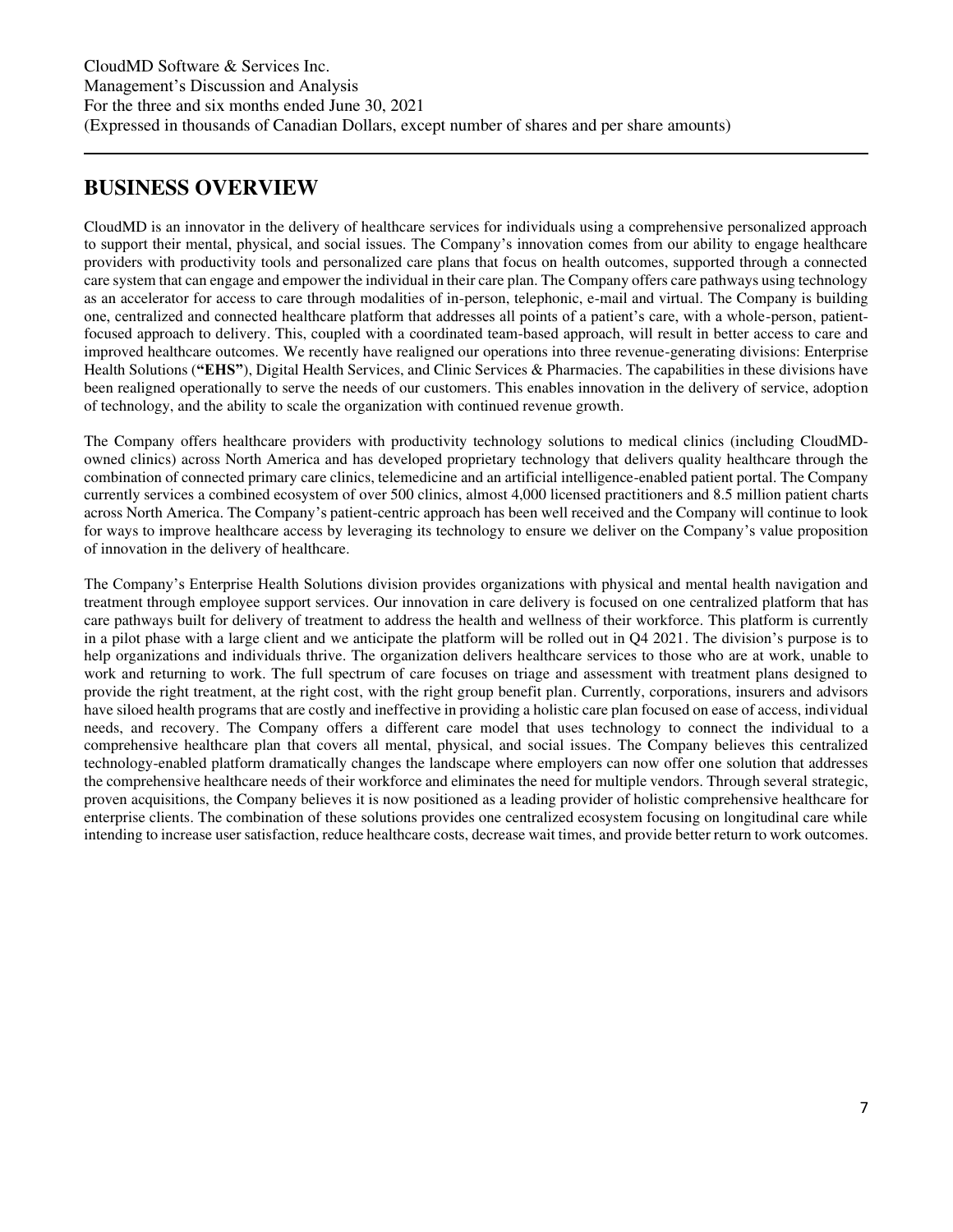### <span id="page-7-0"></span>**COMPANY HIGHLIGHTS**

The following significant corporate and financial events have taken place during the three months ended June 30, 2021:

- On April 1, 2021, the Company closed its acquisition of Aspiria Corp (**"Aspiria"**), an integrated Employee (**"EAP"**) and Student Assistance Program (**"SAP"**) company with a comprehensive suite of mental health and wellness solutions for all employer and educational sectors. As consideration for the purchase of 100% of the outstanding securities of Aspiria, the Company agreed to pay shareholders of Aspiria: (i) \$889 in cash, subject to a working capital adjustment; (ii) 460,526 common shares; and (iii) a performance-based earnout of 328,947 common shares, which is payable after a period of one year.
- On May 11, 2021, the Company closed its acquisition of Rx Infinity Inc., Rxi Pharmacy Inc., and Rxi Health Solutions Inc. (collectively **"Rxi"**), enhancing its specialty health services across Canada through Rxi's pharmaceutical logistic services and customer relationship management technology. As consideration for the purchase of 100% of the outstanding securities of Rxi, the Company agreed to pay shareholders of Rxi: (i) \$2,750 in cash, subject to a working capital adjustment; (ii) 1,673,640 common shares; and (iii) a performance-based earnout in 1,255,230 common shares, which is payable in common shares in equal annual issuances over a period of two years.
- On June 21, 2021, Karen Adams was appointed President of the Company to deliver on the Company's growth strategy, operational alignment and effectiveness, while leveraging technology to enable access to care. Karen oversees all divisions including Enterprise Health Solutions as a core component of her expanded portfolio. The Company's previous President, Dr. Amit Mathur, has taken on the role of President, United States (**"US"**) Operations, having primary responsibility of delivering CloudMD's expansion into the United States, a key component of the corporate strategy.
- On June 23, 2021, the Company closed its acquisition of 0869316 BC Ltd., 1143556 BC Ltd. and 1153046 BC Ltd. (collectively **"VisionPros"**), a vertically integrated digital eyewear platform which delivers contact lenses and glasses directly to customers across North America. As consideration for the purchase of 100% of the outstanding securities of VisionPros, the Company agreed to pay shareholders of VisionPros: (i) \$26,005 in cash, subject to a working capital adjustment; (ii) 9,818,181 common shares; (iii) \$3,000 in cash and 1,090,909 shares for an indemnification holdback; and (iv) a performance-based earnout of up to \$40,000 payable in cash or 14,545,455 common shares at the Company's discretion.
- On June 25, 2021, the Company closed its acquisition of Oncidium Inc. (**"Oncidium"**), one of Canada's leading healthcare providers to employers. As consideration for the purchase of 100% of the outstanding securities of Oncidium, the Company agreed to pay shareholders of Oncidium: (i) \$28,976 in cash, subject to a working capital adjustment; (ii) 16,521,739 common shares; (iii) \$500 in cash for a working capital holdback; and (iv) a performance-based earnout of up to \$32,000 payable in cash or 13,913,043 common shares at the Company's discretion.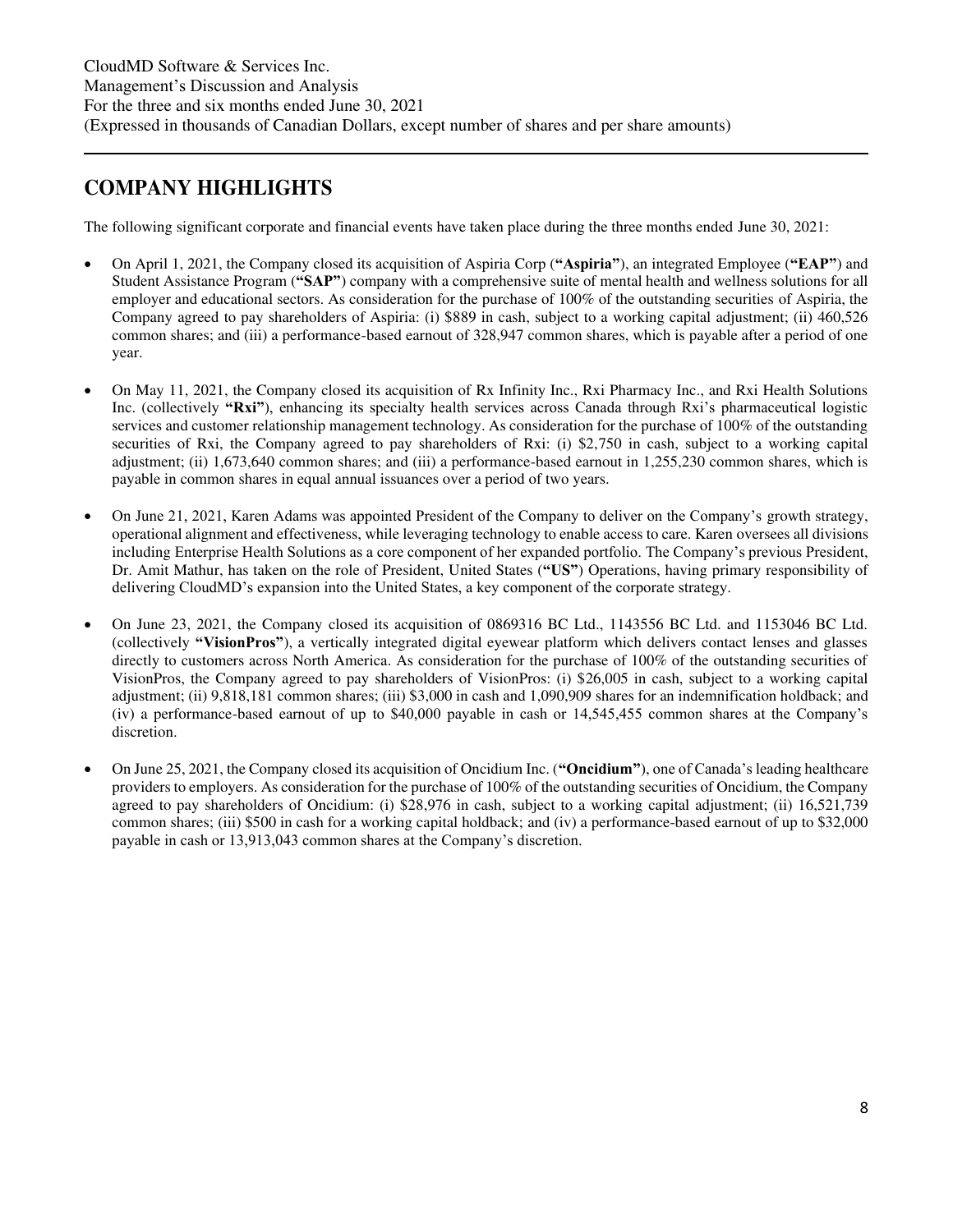### <span id="page-8-0"></span>**PRODUCTS AND SERVICES**

The Company categorizes its revenues under three divisions: (1) Clinic Services & Pharmacies; (2) Digital Health Services; and (3) Enterprise Health Solutions.

#### **Clinic Services & Pharmacies**

The Company currently operates a series of hybrid medical and rehabilitation clinics located in British Columbia, Ontario and the United States, including telemedicine services available in British Columbia and Ontario. The Company is focused on providing healthcare services, with the support of doctors, within the context of publicly accessible healthcare services that are reimbursed by the applicable health authorities. To the extent there are services rendered by the Company that are not eligible for reimbursement, such services are charged directly to patients and/or third parties.

The Company's strategy for Clinic Services & Pharmacies is to continue leveraging the medical practitioners and pharmacists regionally, while expanding patient support programs in the US and Canada through our recently completed acquisition of Rxi in Q2 2021. We will continue to expand our relationships with clinics and nurse practitioners to deliver care.

#### *Medical Clinics*

CloudMD operates a network of inter-connected, high-tech medical clinics in British Columbia, Ontario and the United States. The medical clinics provide full-service family practice and patient care at these facilities, including telemedicine visits. CloudMD's clinic network includes over 100 medical practitioners and services over 500,000 patients directly.

#### *Pharmacies / CloudMD on Demand*

CloudMD operates two pharmacies based in the Greater Vancouver Region in British Columbia. The pharmacies' primary source of revenue is the retailing of prescription drugs, over-the-counter drugs, and other front store items. In addition to product retailing, the pharmacies provide clinical services such as medication reviews and compounding services.

We have also partnered with pharmacy chains in specific geographical regions in Canada to provide on-demand virtual care kiosks in pharmacy consultation rooms which allows customers to see a licensed doctor for prescription refills and to diagnose non-emergency conditions, such as colds and flu, skin conditions, urinary tract infection, dizziness, fever and headache. The Company also offers on-demand telemedicine links through CloudMD on Demand which can be white-labeled into any website or e-commerce platform providing direct access to a doctor.

#### *Patient Support Programs*

CloudMD offers patient support programs that create navigation and support for holistic disease management and clinical treatment outcomes for complex health issues. Our pharmaceutical logistic services include drug distribution, patient navigation assistance, a preferred pharmacy network of over 500 pharmacies and real-time universal disease management software. In Q2 2021, the Company acquired Rxi, obtaining the new capability of offering patient support programs for those with specialty high-cost drugs. Using technology, we can create engagement, monitor a patient, and distribute drugs through a seamless experience.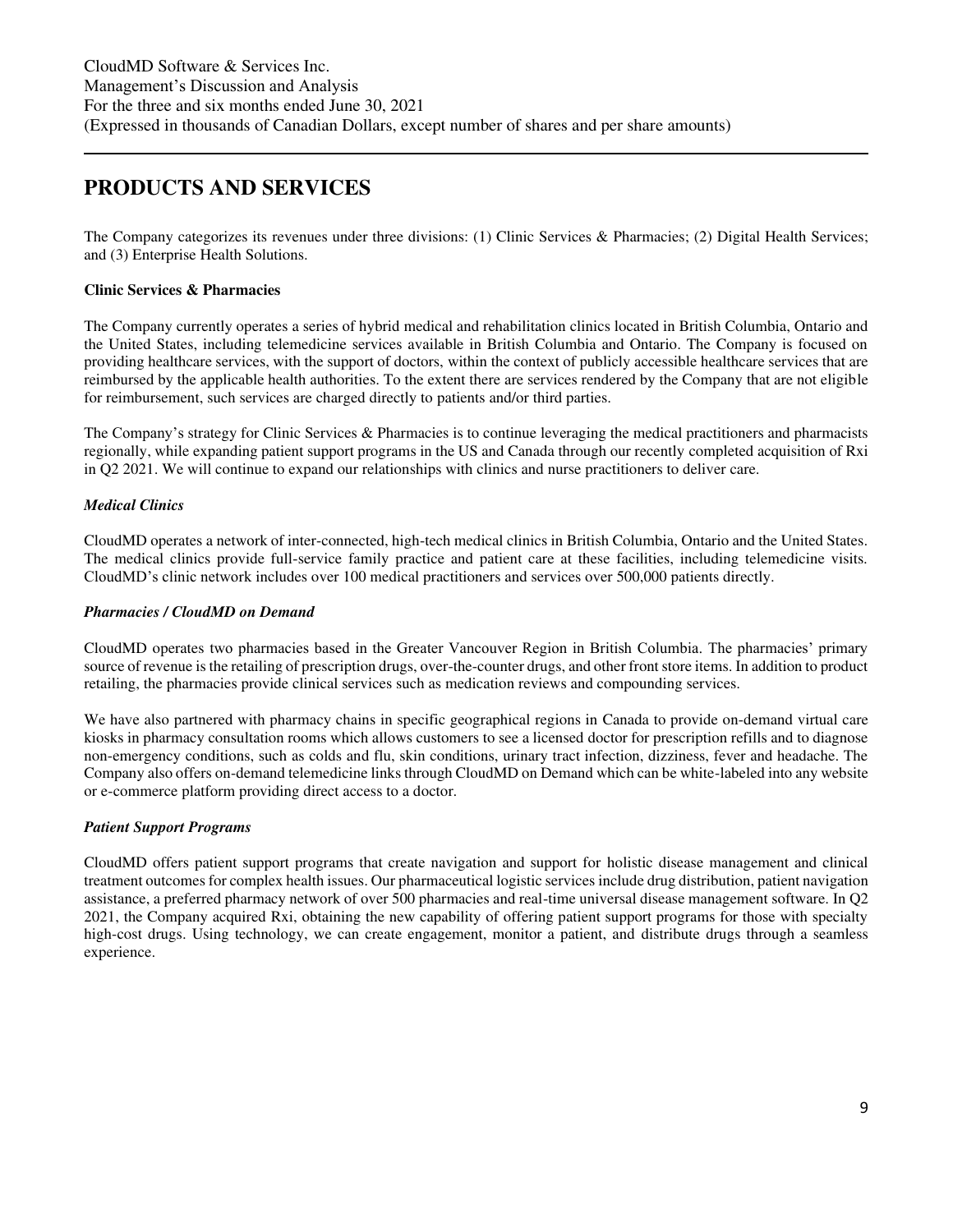#### **Digital Health Services**

Digital Health Services are offered on a subscription or license to use basis. The solutions are sold to companies, insurers, clinics and pharmacies (including those owned by CloudMD) who use our technology to create connectivity, and improve the healthcare practitioner, client and user experience while creating efficiencies in administration.

The following describes the solutions available to healthcare practitioners:

#### *ClinicAid, Juno EMR and Benchmark Systems*

CloudMD's billing and electronic medical records (**"EMR"**) solutions are offered across North America to over 500 clinics and almost 4,000 licensed practitioners. ClinicAid and Benchmark Systems offers billing solutions that increase productivity and efficiency. Our integrated EMR software solutions increase efficiencies for clinicians from primary care to multi-specialties.

#### *MyHealthAccess*

CloudMD's patient portal enables online appointments booking and virtual care visits. The platform works with our EMR to provide healthcare providers and primary care clinics with a user-friendly application. The user experience allows patients to book appointments real time 24/7 and message clinical staff.

The following solutions are marketed to Governments, hospitals, and organizations interested in using technology as a binary way of creating engagement and connected care through a unified platform. The solutions can be used to follow care pathways, monitor individuals, create engagement through education, connect to specific healthcare services through a unified platform. Enterprise Health Solutions uses this technology to connect individuals to healthcare solutions and in our Clinic Services and Pharmacies to improve the care experience.

#### *Health and Wellness Platform*

CloudMD's real time intervention platform is the foundation of our Complete Health Platform. This technology is being integrated within CloudMD to connect all of our services for individuals and provides our clinicians referrals directly from the platform. We also license this software to companies who are looking to create a connected patient-focused platform. This platform has been used within the US Government to provide access to substance abuse and opioid treatment.

#### *Education*

CloudMD has an award-winning iMD platform providing peer-reviewed educational resources, trusted and used by healthcare professionals to provide factual, medical information that promotes positive patient behaviour in all health sectors. This platform is used by our clinics and pharmacies and is integrated into our EHS offerings. The intuitive platform provides a robust digital library and consultative visual component which is available on any digital device. The platform has access to over 7.5 million patients and is currently being used by over 10,000 healthcare professionals and other users including: 3,800 doctors, 2,000 pharmacies, 140 hospitals, and 150 specialty clinics. In addition, it has partnerships with over 30 global pharmaceuticals companies, 18 digital healthcare integration providers, Health Canada and over 60 healthcare associations in North America. The robust medical library already has over 80,000 patient-friendly images, brochures and videos covering 2,100 health conditions, which includes the medical Mayo Clinic library.

#### *Vision Care*

CloudMD recently acquired an online eyecare platform, VisionPros, providing contact lenses and eyeglasses to customers across North America. VisionPros offers customers all of the leading brands of contact lenses and has its own line of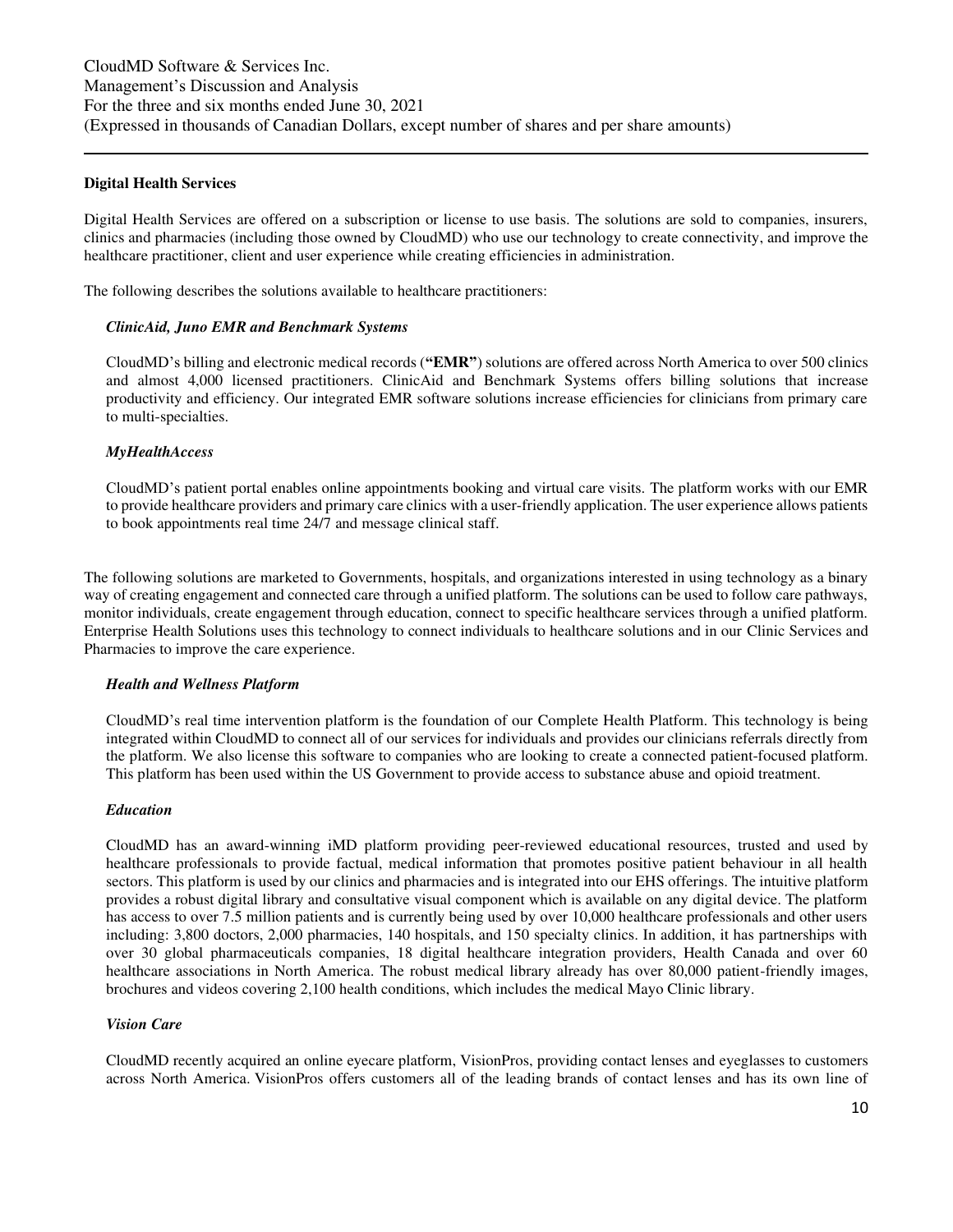eyeglasses and sunglasses called KIND Eyewear. For over 10 years, VisionPros has donated funding, equipment, and medical personnel to bring the gift of sight to people in need in underdeveloped countries. Enterprise Health Solutions uses this technology to support insurers and organizations in the delivery of eyewear for employees.

#### **Enterprise Health Solutions**

Enterprise Health Solutions' revenue is generated through two pricing models:

- Subscription-based pricing model using a price per member per month with an average contractual term of 3 years; and,
- Per-case billing model at an agreed upon rate for services that are used in disability management, occupational health, and other employer services.

The foundation of the Enterprise Health Solutions division is delivering programs that address mental, physical, and social issues experienced by employees and their family members through available insurance solutions. These programs can be available on a stand-alone basis or through a comprehensive, digitally connected platform for corporations, insurers, and advisors to better manage the health and wellness of their employees and customers.

Through several strategic acquisitions, CloudMD is now positioned as a leading provider to the employer healthcare market with our unique comprehensive ability to offer services that address the rising benefit costs of organizations. The combination of these solutions provides one centralized ecosystem focusing on coordinated care while increasing patient satisfaction, reducing healthcare costs, decreasing wait times, and providing better return to work outcomes. CloudMD's capabilities include:

#### *Mental Health Support Solutions (EFAP /Mental Health Coaching)*

CloudMD's leading Mental Health Support solutions uses our proprietary digital platform to provide triage, assessment and case management of mental wellbeing and mental health disorders. Our nurse navigation-led solution includes personalized care plans, access to online educational resources, healthcare system navigation, and comprehensive case management to support an individual's emotional, physical, and mental wellbeing toward improved outcomes and effective return to function. Our Mental Health Support solutions focus on a multi-modality support model to drive individual choice on the appropriate care pathways for their situation that includes in-person, telephonic or virtual support solutions. Our Mental Health Support solution is effective across the healthcare continuum and includes services that address crisis, episodic, short-term, long term, chronic and specialized services such as trauma, substance use and addictions.

#### *Healthcare Navigation*

The cornerstone of our Enterprise Health Solutions division is our healthcare navigators who become advocators and advisors as individuals access treatment for return to function. The nurse navigators provide knowledge, clinical expertise and utilize relationships with over 55,000 physician specialists and therapists to manage complex disability and healthcare situations. The solutions are utilized by a wide range of customers including employers, individuals, disability case managers, life and health insurers, and property and casualty insurers. Proven results include a 20% reduction in benefit and disability costs, 6-month reduction in disability duration (on average), access to treatment 220 days sooner (on average), improved employee satisfaction (reported by 75% of clients) and 420% return on investment or greater in payroll savings due to reduced illness-related absences.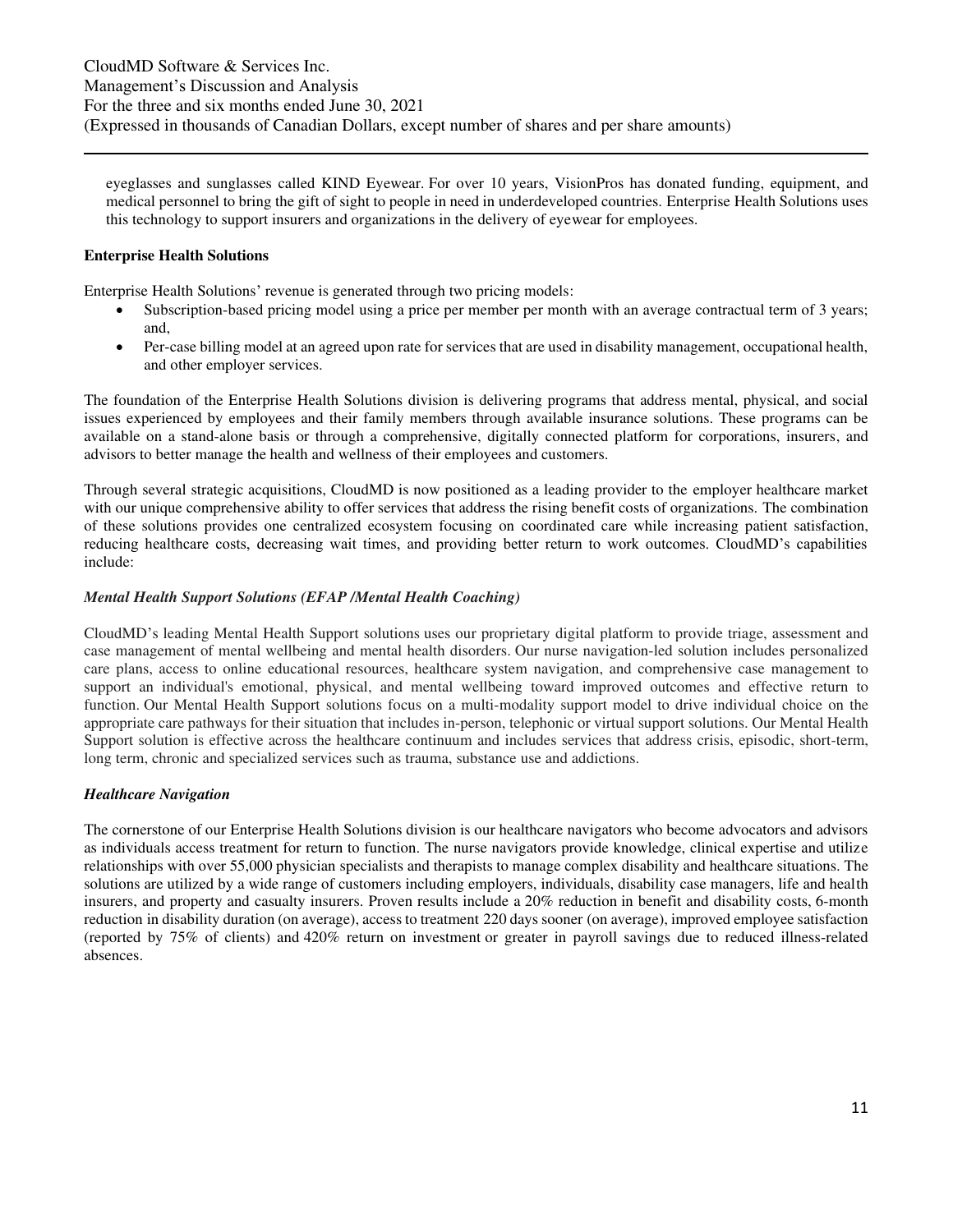#### *Rehabilitation and Assessments*

Employers, insurance companies and lawyers rely on our national integrated network of medical practitioners across Canada who perform independent medical assessments, return to work support, functional capacity evaluations, rehabilitation support, job demand analysis, etc. These services are delivered virtually, on-demand and on-site. Our network of our 2,000 specialists support individuals in understanding mental and physical health issues with a focus on return to function. Our recent acquisition of Oncidium included a new software platform, iAssess, that enables workflow management, practitioner engagement and margin expansion in the delivery of services. This proprietary platform will be used in all of enterprise health network management over time.

#### *Absence Management and Occupational Health*

Through the recently announced acquisition of Oncidium, CloudMD has one of Canada's leading health management companies with clients from several of Canada's Fortune 500 companies. Oncidium's services focus on reducing occupational absences by delivering solutions that improve the health and wellness of employees. Oncidium's services include solutions that support absentee management, short-term and long-term disability, workers' compensation claims management, mental health assessment and evaluation services that focus on prevention, accommodation, and recovery. Oncidium's services are delivered virtually, on-demand and on-site through its network of over 1,000 healthcare professionals, assessors. and medical centers nationally.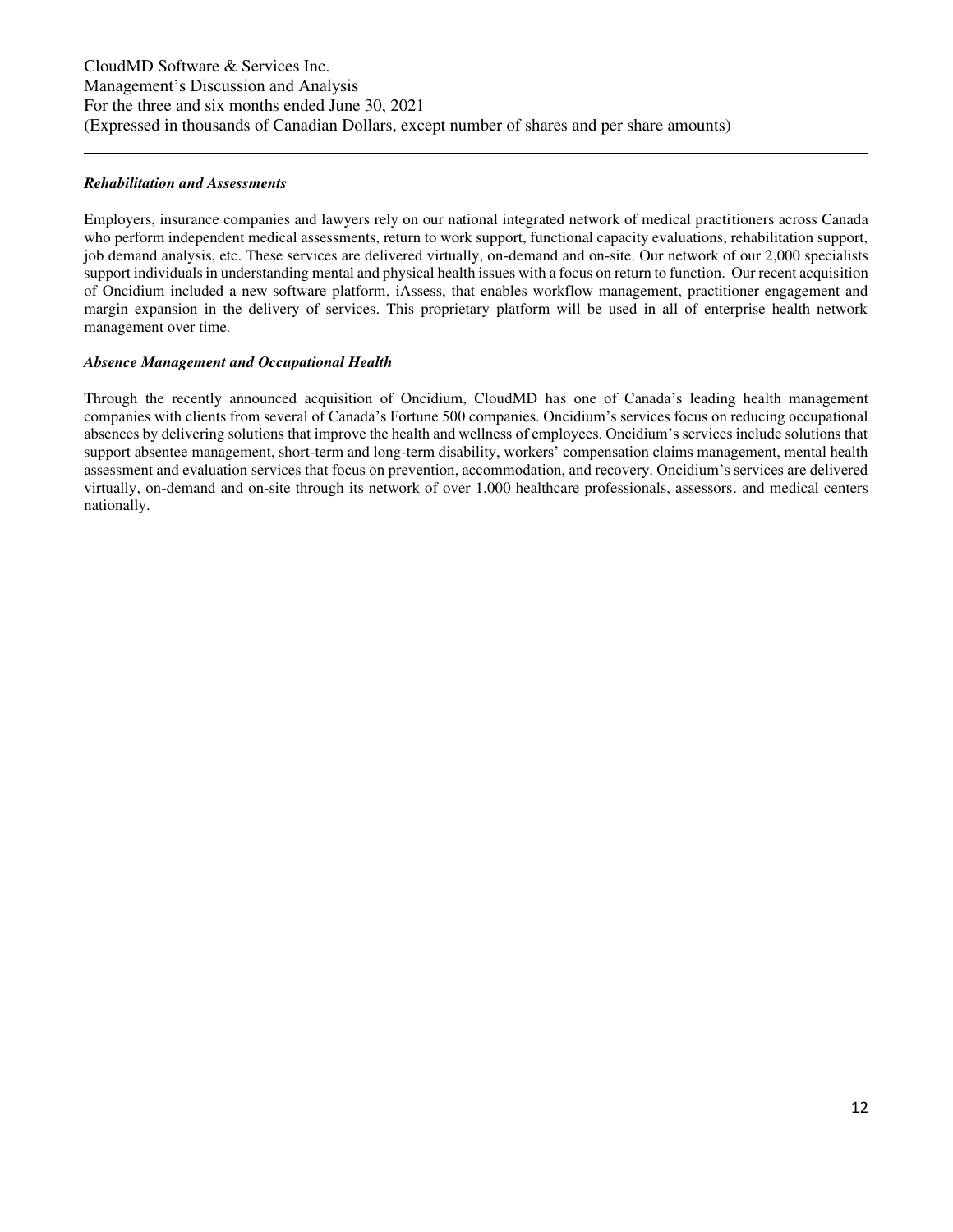### <span id="page-12-0"></span>**SELECTED FINANCIAL INFORMATION**

The following table highlights key financial information for the three and six months ended June 30, 2021, as compared to the prior comparable periods:

|                                               |                 | Three months ended |                 |         | Six months ended |              |              |                 |                   |  |  |
|-----------------------------------------------|-----------------|--------------------|-----------------|---------|------------------|--------------|--------------|-----------------|-------------------|--|--|
| <b>Selected Financial Information</b>         | <b>June 30.</b> |                    | <b>Variance</b> |         |                  | June 30,     |              | <b>Variance</b> |                   |  |  |
|                                               | 2021            | 2020               | $(\$)$          | $(\%)$  |                  | 2021         | 2020         | $($)$           | $\left(\%\right)$ |  |  |
| Revenue                                       | \$<br>15,659 \$ | 2,790 \$           | 12,869          | 461%    | \$               | 24,434<br>\$ | 5,847<br>\$. | 18,587          | 318%              |  |  |
| Cost of sales                                 | (10, 102)       | (1,759)            | (8,343)         | 474%    |                  | (15,286)     | (3,692)      | (11, 594)       | 314%              |  |  |
| Gross profit <sup>(1)</sup>                   | 5,557           | 1,031              | 4,526           | 439%    |                  | 9,148        | 2,155        | 6,993           | 325%              |  |  |
| Gross profit %                                | 35.5%           | 37.0%              |                 |         |                  | 37.4%        | 36.9%        |                 |                   |  |  |
| Expenses                                      | 11,533          | 3,432              | 8,101           | 236\%   |                  | 20,665       | 6,197        | 14,468          | 233%              |  |  |
| Loss before other items                       | (5,976)         | (2,401)            | (3,575)         | 149%    |                  | (11,517)     | (4,042)      | (7, 475)        | 185%              |  |  |
| Other items and taxes                         | (177)           | (367)              | 190             | $-52%$  |                  | 67           | (349)        | 416             | $-119%$           |  |  |
| Non-controlling interest                      | (3)             | ٠                  | (3)             | $-100%$ |                  |              |              |                 | 100%              |  |  |
| Net comprehensive loss attributable to equity | (6,150)         | (2,768)            | (3,382)         | 122%    |                  | (11, 457)    | (4,391)      | (7,066)         | 161%              |  |  |
| holders of the Company                        |                 |                    |                 |         |                  |              |              |                 |                   |  |  |
| Adjusted EBITDA <sup>(1)</sup>                | (720)<br>-S     | $(1,293)$ \$       | 573             | $-44%$  | <b>S</b>         | $(2,288)$ \$ | $(2,123)$ \$ | (165)           | 8%                |  |  |

*(1) Gross profit and Adjusted EBITDA are non-GAAP measures as described in the Non-GAAP Financial Measures section of this MD&A.* 

### <span id="page-12-1"></span>**OVERALL PERFORMANCE AND DISCUSSION OF OPERATIONS**

#### *Revenue*

The following table provides a summary of our revenues by category:

|                              |                 | Three months ended |                           | Six months ended |  |                 |  |       |                 |        |                 |
|------------------------------|-----------------|--------------------|---------------------------|------------------|--|-----------------|--|-------|-----------------|--------|-----------------|
| <b>Revenue</b>               | <b>June 30,</b> |                    | <b>Variance</b>           |                  |  | <b>June 30,</b> |  |       | <b>Variance</b> |        |                 |
|                              | 2021            | 2020               | $\left( \text{\$}\right)$ | $\mathscr{G}_o$  |  | 2021            |  | 2020  |                 | $(\$)$ | $\mathscr{G}_o$ |
| Clinic services & pharmacies | 6.650           | 2,330              | 4,320                     | 185%             |  | 10,375          |  | 4,960 |                 | 5.415  | 109%            |
| Digital health services      | 4.009           | 460                | 3.549                     | 772%             |  | 6.432           |  | 887   |                 | 5.545  | 625%            |
| Enterprise health solutions  | 5.000           |                    | 5.000                     | 100%             |  | 7.627           |  |       |                 | 7.627  | $100\%$         |
| <b>Total revenue</b>         | 15.659          | 2.790              | 12.869                    | $461\%$          |  | 24.434          |  | 5.847 |                 | 18.587 | 318%            |

During the three months ended June 30, 2021, the Company reclassified the following companies:

- Re:Function Health Group Inc. is now included in Enterprise Health Solutions (previously Clinic Services & Pharmacies), as the majority of its revenues are earned from insurers, lawyers and companies by delivering independent medical assessments and treatments through medical specialists; and,
- iMD Health Global Corp. is now included in Digital Health Services (previously Enterprise Health Solutions), as its award-winning healthcare education platform is a technology solution that is integrated to the Company's product and service offering in Enterprise Health Solutions and Clinic Services & Pharmacies. In addition, we will continue to market and evolve this product as a standalone product while advancing its integration with CloudMD companies.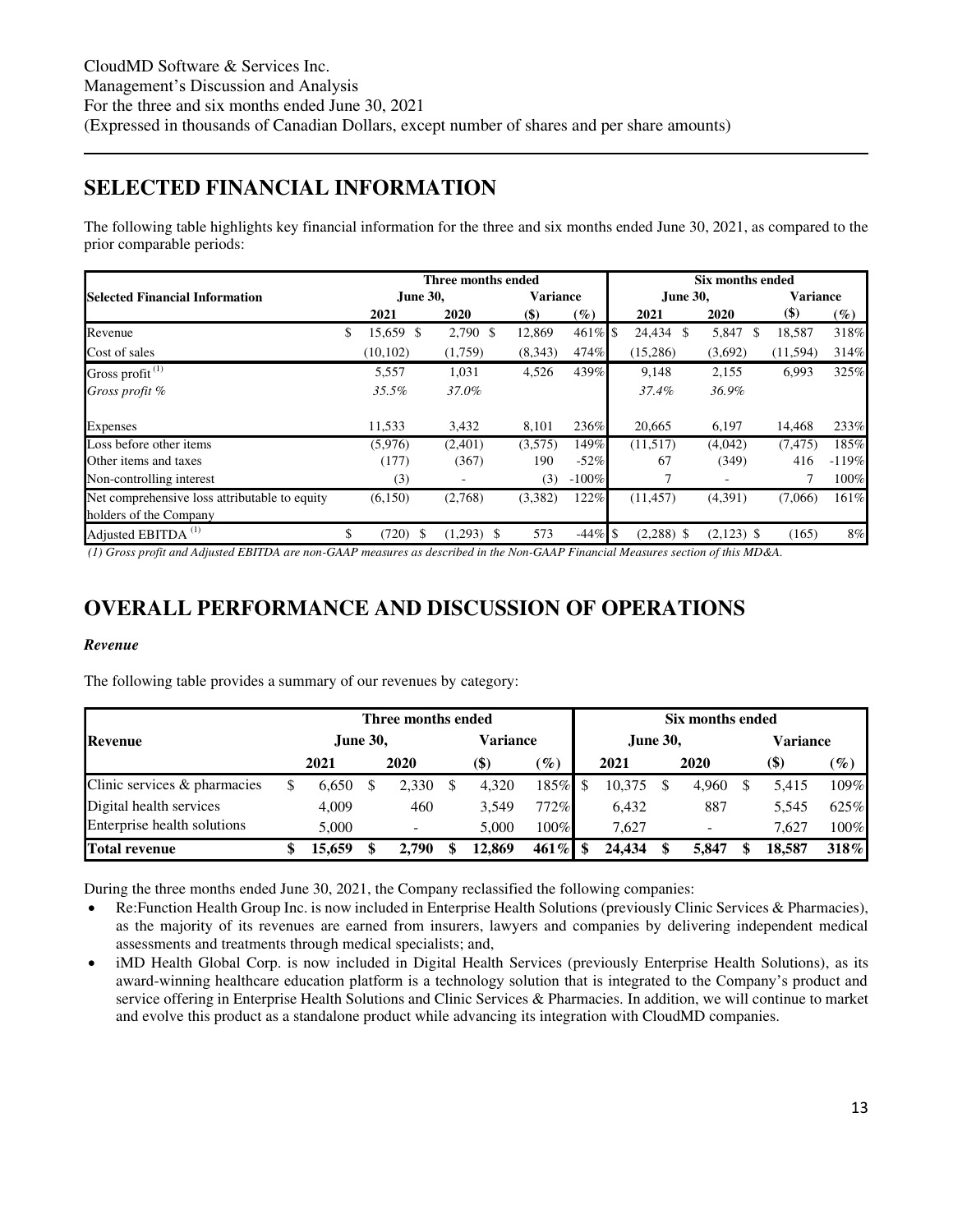|                      | Three months ended |  |                          |  |          |                 |  |                 | Six months ended |       |          |                            |                 |  |  |  |
|----------------------|--------------------|--|--------------------------|--|----------|-----------------|--|-----------------|------------------|-------|----------|----------------------------|-----------------|--|--|--|
| <b>Revenue</b>       | <b>June 30,</b>    |  |                          |  | Variance |                 |  | <b>June 30,</b> |                  |       | Variance |                            |                 |  |  |  |
|                      | 2021               |  | 2020                     |  | (\$)     | $\mathscr{G}_o$ |  | 2021            |                  | 2020  |          | $\left( \mathbb{S}\right)$ | $\mathscr{G}_o$ |  |  |  |
| Canada               | 12.542             |  | 2,790                    |  | 9,752    | $350\%$ \$      |  | 19,776          |                  | 5,847 |          | 13.929                     | 238%            |  |  |  |
| <b>Unites States</b> | 3.117              |  | $\overline{\phantom{a}}$ |  | 3.117    | $100\%$         |  | 4,658           |                  | -     |          | 4.658                      | $100\%$         |  |  |  |
| <b>Total revenue</b> | 15,659             |  | 2,790                    |  | 12,869   | $461\%$ \$      |  | 24,434          |                  | 5,847 |          | 18,587                     | 318%            |  |  |  |

The following table provides a summary of our revenues by territory:

Total revenue for the three and six months ended June 30, 2021 increased by \$12,869 or 461% and 18,587 or 318% over the prior comparable periods, respectively. The increase in overall revenue was primarily attributable to the Company's 14 acquisitions completed in the last twelve months. Excluding the impact of business acquisitions, overall revenue for the three months ended June 30, 2021 grew 11% organically over the same year-ago period.

Clinic Services & Pharmacies revenues increased to \$6,650 and \$10,375 for the three and six months ended June 30, 2021, respectively, primarily due to acquisitions. In addition to growth from business acquisitions, Clinic Services and Pharmacies revenues for the three months ended June 30, 2021 grew 8% organically over the same year-ago period due to increased virtual visits through the CloudMD app in British Columbia and Ontario. Revenues were negatively affected by the accounting treatment of West Mississauga, as the investment is treated as a joint venture, and will not contribute to revenues for future reporting periods.

Digital Health Services revenues increased to \$4,009 and \$6,432 for the three and six months ended June 30, 2021, respectively, primarily due to acquisitions. In addition to growth from business acquisitions, Digital Health Services revenues for the three months ended June 30, 2021 grew 26% organically over the same year-ago period due to the integration of EHS and clinic services, and new product features and enhancements made available on the Company's digital platforms.

Enterprise Health Solutions revenues increased to \$5,000 and \$7,627 for the three and six months ended June 30, 2021, respectively, due to acquisitions, including Oncidium which was completed near the end of the period. In 2021, the Company signed new multi-year contracts and experienced strong customer adoption of the Company's new Complete Health Platform, contributing to approximately \$500 of revenues for the three months ended June 30, 2021.

### *Gross Profit*

Gross profit for the three and six months ended June 30, 2021 increased by \$4,526 or 439% and \$6,993 or 325% over the prior comparable periods, respectively, as a result of the increase in total revenue, primarily attributable to business acquisitions and organic growth.

The gross profit percentage was 35.5% and 37.4% for the three and six months ended June 30, 2021, as compared to 37.0% and 36.9% for the same year-ago periods, respectively. The decrease in overall gross profit percentage for the three months ended June 30, 2021 was primarily due to revenue mix, where patient support programs, a high-volume, and currently lowmargin business, represented approximately 20% of revenues for the three months ended June 30, 2021.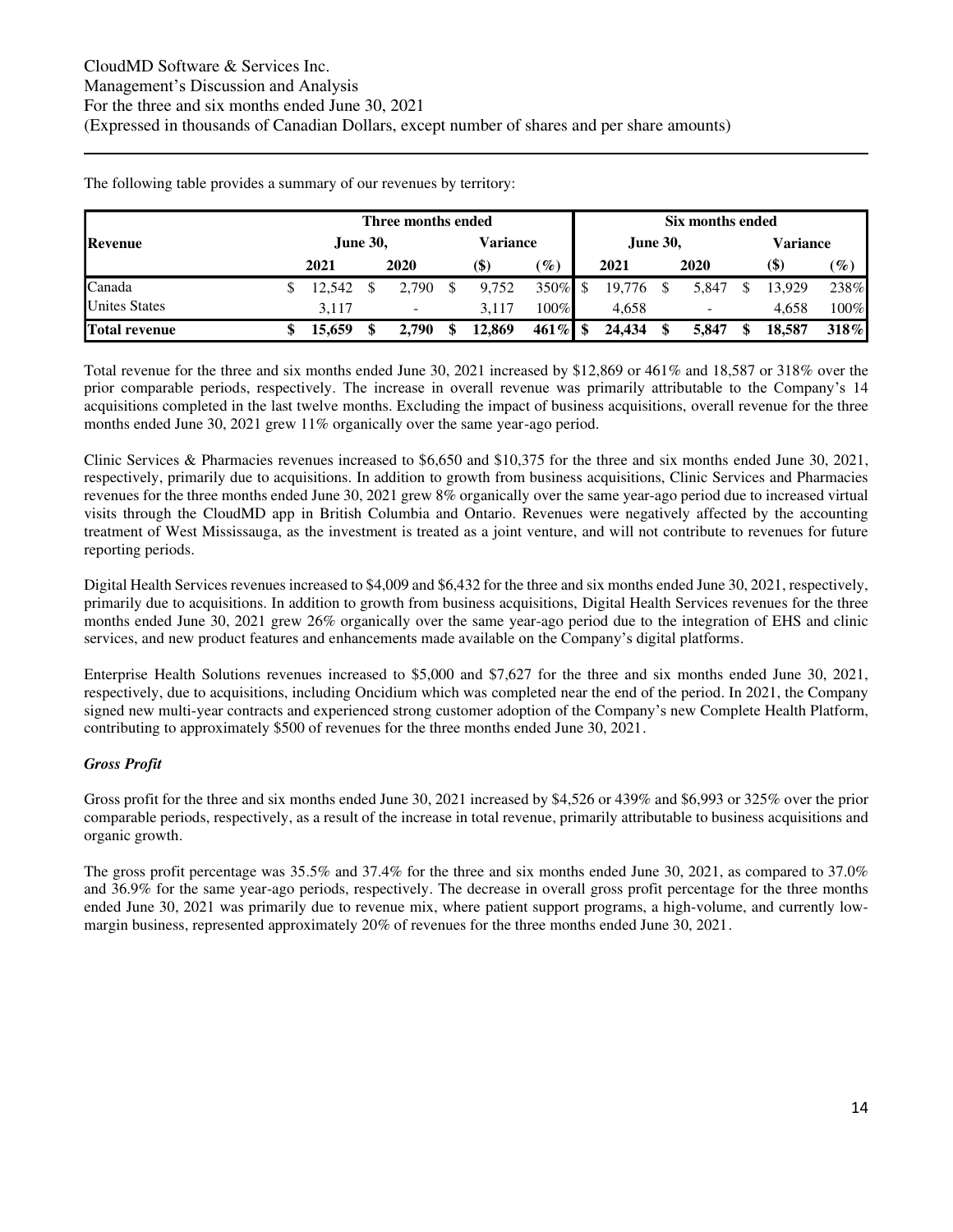#### *Expenses*

|                                                          |     |               | Three months ended |                 |           | Six months ended |             |              |                 |        |  |  |
|----------------------------------------------------------|-----|---------------|--------------------|-----------------|-----------|------------------|-------------|--------------|-----------------|--------|--|--|
| <b>Expenses</b>                                          |     | June 30,      |                    | <b>Variance</b> |           |                  | June 30,    |              | <b>Variance</b> |        |  |  |
|                                                          |     | 2021          | 2020               | $($ \$          | $(\%)$    |                  | 2021        | 2020         | $($ \$)         | $(\%)$ |  |  |
| Expenses, as reported                                    | \$. | 11,533<br>\$. | 3,432<br>\$        | 8,101           | 236%      | <sup>\$</sup>    | 20,665 \$   | 6,197<br>\$. | 14,468          | 233%   |  |  |
| Non-cash expenses:                                       |     |               |                    |                 |           |                  |             |              |                 |        |  |  |
| Share-based compensation                                 |     | (1, 438)      | (504)              | (934)           | 185%      |                  | (3,033)     | (949)        | (2,084)         | 220%   |  |  |
| Depreciation and amortization                            |     | (829)         | (209)              | (620)           | 297%      |                  | (1,518)     | (411)        | (1, 107)        | 269%   |  |  |
| Cash expenses                                            |     | 9,266         | 2,719              | 6,547           | 241%      |                  | 16,114      | 4,837        | 11,277          | 233%   |  |  |
| Non-operating expenses:                                  |     |               |                    |                 |           |                  |             |              |                 |        |  |  |
| Financing-related costs <sup>(1)</sup>                   |     | (122)         | (195)              | 73              | $-37%$    |                  | (871)       | (260)        | (611)           | 235%   |  |  |
| Acquisition-related and integration costs <sup>(1)</sup> |     | (2,860)       | (135)              | (2,725)         | 2019%     |                  | (3,672)     | (233)        | (3, 439)        | 1476%  |  |  |
| Litigation costs $^{(1)}$                                |     | 57            | (3)                | 60              | $-2000\%$ |                  | (46)        | (3)          | (43)            | 1433%  |  |  |
| Adjusted cash expenses <sup>(1)</sup>                    |     | 6,341         | 2,386              | 3,955           | 166%      |                  | $11,525$ \$ | 4,341        | 7,184           | 165%   |  |  |

*(1) Financing-Related Costs, Acquisition-Related and Integration Costs, Litigation Costs and Adjusted Cash Expenses are non-GAAP measure as described in the Non-GAAP Financial Measures section of this MD&A.* 

Total expenses for the three and six months ended June 30, 2021 increased by \$8,101 or 236% and \$14,468 or 233% over the prior comparable periods, respectively.

The Company defines Adjusted Cash Expenses as expenses excluding non-cash expenses and non-operating expenses. Adjusted cash expenses for the three and six months ended June 30, 2021 increased by \$3,955 or 166% and \$7,184 or 165% over the prior comparable periods, respectively. The increase for the quarter was primarily due to the Company's acquisitions in the past twelve months, and higher staffing costs due to an expanded workforce to support the Company's growth strategy.

|                             |                 | Three months ended |       |                 | Six months ended |        |  |                 |  |                           |        |  |
|-----------------------------|-----------------|--------------------|-------|-----------------|------------------|--------|--|-----------------|--|---------------------------|--------|--|
| <b>Operational Expenses</b> | <b>June 30,</b> | Variance           |       |                 | <b>June 30.</b>  |        |  | <b>Variance</b> |  |                           |        |  |
|                             | 2021            | 2020               | (\$)  | $\mathscr{G}_o$ |                  | 2021   |  | 2020            |  | $\left( \text{\$}\right)$ | $(\%)$ |  |
| Sales and marketing         | .768            | 739                | 1.029 | $139\%$ \$      |                  | 2.923  |  | 1.516           |  | 1.407                     | 93%    |  |
| Research and development    | 985             | 427                | 558   | 131%            |                  | 1.725  |  | 761             |  | 964                       | 127%   |  |
| General and administrative  | 3.531           | 1.223              | 2.308 | 189%            |                  | 6.923  |  | 2.067           |  | 4.856                     | 235%   |  |
| <b>Operational expenses</b> | 6.284           | 2.389              | 3.895 |                 |                  | 11.571 |  | 4.344           |  | 7.227                     | 166%   |  |

#### Sales and Marketing

Sales and marketing expenses for the three and six months ended June 30, 2021 increased by \$1,029 or 139% and \$1,407 or 93% over the prior comparable periods, respectively. The increase is attributable to additional expenses assumed from businesses acquired in the last twelve months. In the period, we focused our sales and marketing activities on sales resources, marketing collateral, website design and multiproduct sales to penetrate the market and sell additional solutions to existing customers.

#### Research and Development

Research and development expenses for the three and six months ended June 30, 2021 increased by \$558 or 131% and \$964 or 127% over the prior comparable periods, respectively. The increase is primarily attributable to additional expenses assumed from businesses acquired in the last twelve months, and additional staffing costs to support software and new product development activities, including our new Complete Health Platform that we expect to launch in the second half of 2021.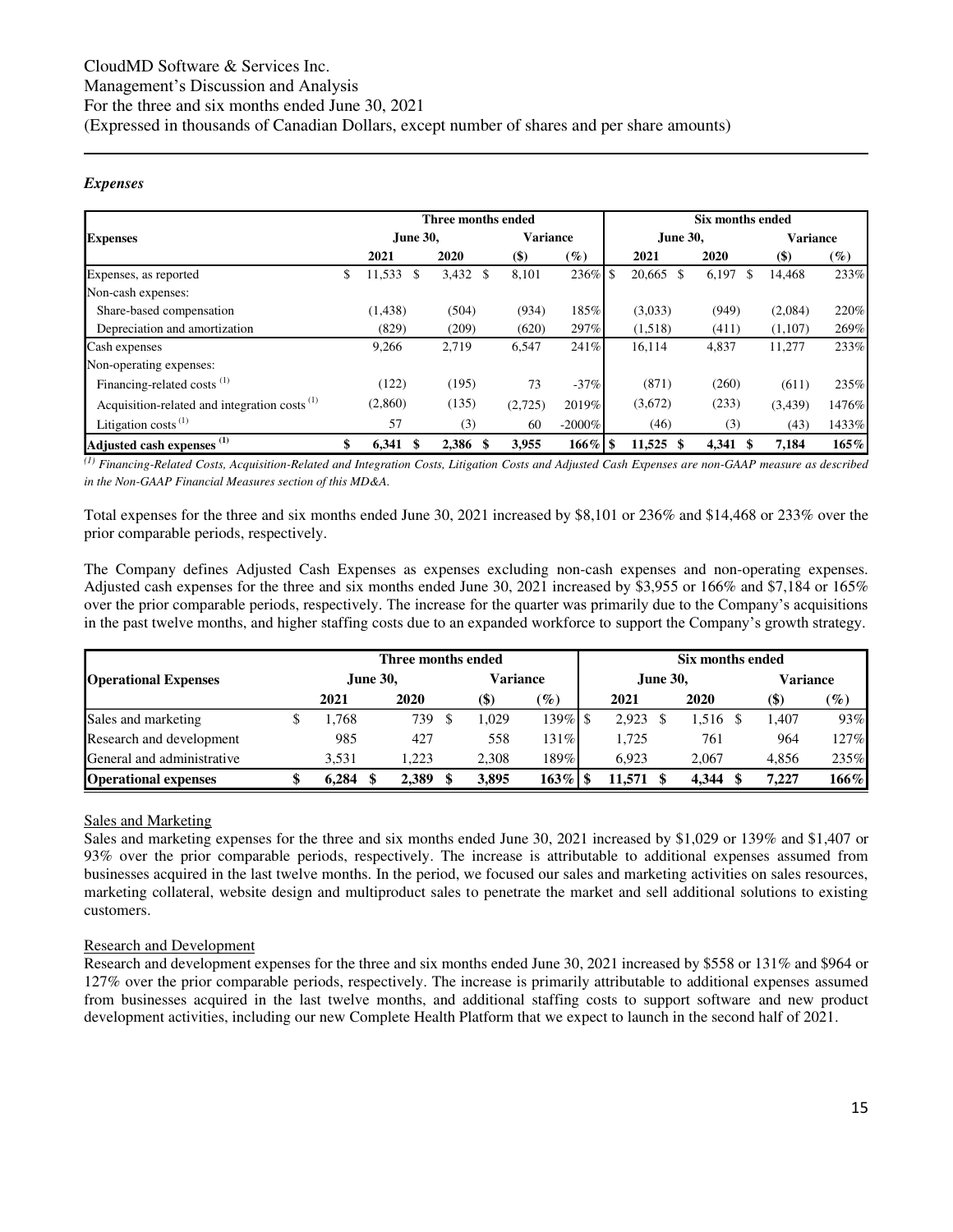#### General and Administrative

General and administrative expenses for the three and six months ended June 30, 2021 increased by \$2,308 or 189% and \$4,856 or 235% over the prior comparable periods, respectively. This increase is primarily attributable to additional expenses from businesses acquired in the last twelve months; additional staffing costs to augment the Company's infrastructure; higher investor relations costs; and investments to data privacy and security.

#### Financing-Related Costs

Financing-related costs for the three months ended June 30, 2021 decreased to \$122. Financing-related costs include related expenses incurred in relation to the debt financing for Oncidium, which resulted in the Company obtaining a \$62 million debt facility. Eligible costs that were directly attributable to the debt financing have been recorded as a reduction in long-term debt on its statement of financial position.

#### Acquisition-Related and Integration Costs

Acquisition-related and integration costs for the three months ended June 30, 2021 increased to \$2,860, primarily due to the finder's fee associated with the acquisition of VisionPros. Acquisition-related and integration costs include expenses incurred in relation to the Company's corporate development, business acquisition and integration activities. The Company completed 14 acquisitions in the last twelve months.

#### *Net Comprehensive Loss Attributable to Equity Holders of the Company*

Total net comprehensive loss attributable to equity holders of the Company for the three and six months ended June 30, 2021 was \$6,150 and \$11,457, compared to \$2,768 and \$4,391 for the same year-ago periods, respectively. The increase in net comprehensive loss attributable to equity holders of the Company was primarily due to additional expenses incurred to support the Company's growth strategy, exceeding its increased revenue and gross profit for the periods.

#### *EBITDA and Adjusted EBITDA*

EBITDA for the three and six months ended June 30, 2021 was a loss of \$5,094 and \$9,584 compared to a loss of \$2,493 and \$3,853 for the same year-ago periods, respectively.

Adjusted EBITDA for the three and six months ended June 30, 2021 was a loss of \$720 and \$2,288, compared to a loss of \$1,293 and \$2,123 for the same year-ago periods, respectively.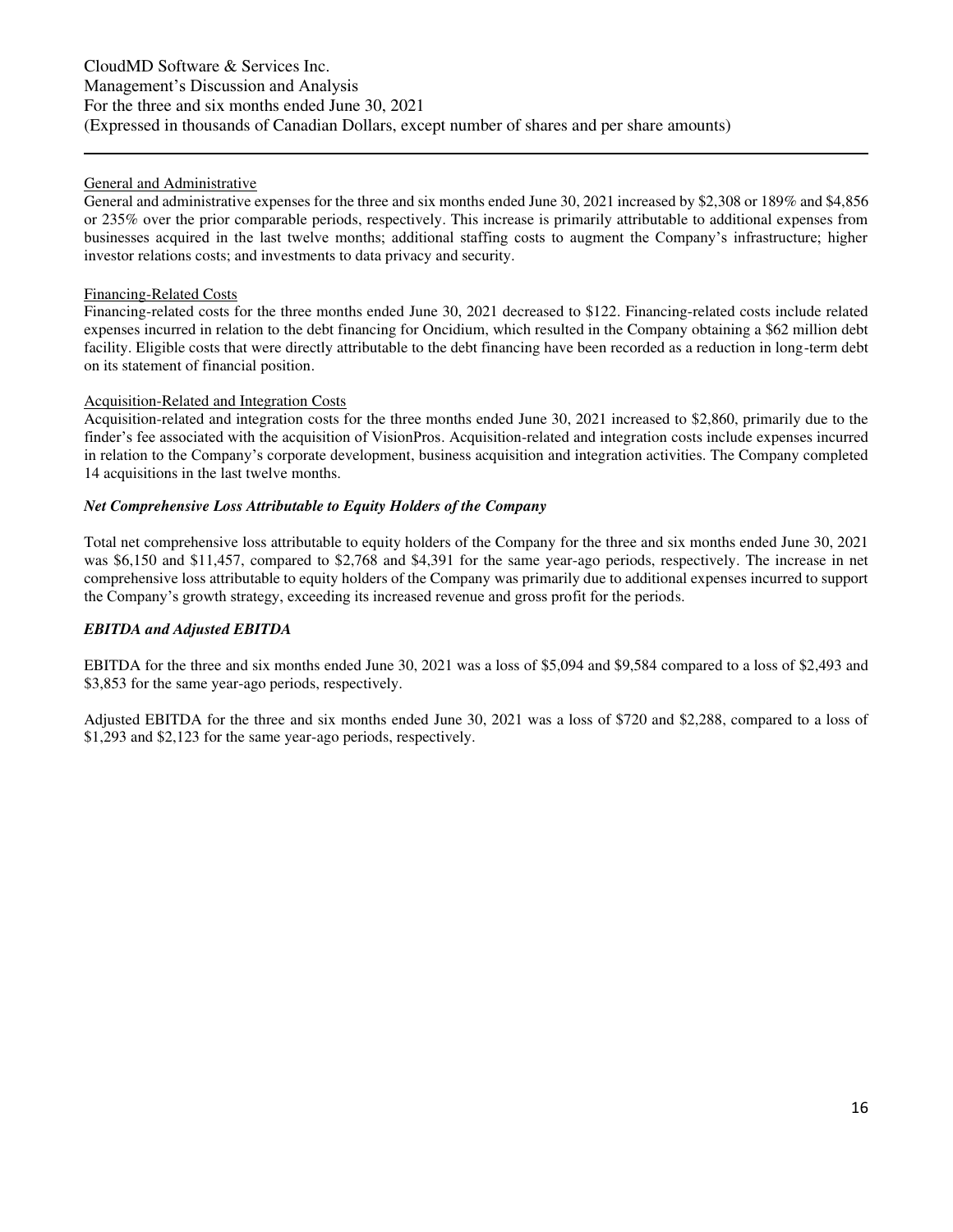The following table provides a reconciliation of net loss for the periods to EBITDA and Adjusted EBITDA for the three and six months ended June 30, 2021 and 2020:

|                                                  |         | Three months ended       |                 |            |               | Six months ended |                 |         |
|--------------------------------------------------|---------|--------------------------|-----------------|------------|---------------|------------------|-----------------|---------|
|                                                  |         | <b>June 30.</b>          | <b>Variance</b> |            | June 30,      |                  | <b>Variance</b> |         |
|                                                  | 2021    | 2020                     | $($ \$)         | $(\%)$     | 2021          | 2020             | $(\$)$          | $(\%)$  |
| Net comprehensive loss, attributable to          |         |                          |                 |            |               |                  |                 |         |
| \$<br>equity holders of the Company              | (6,150) | -S<br>$(2,768)$ \$       | (3,382)         |            | $(11,457)$ \$ | $(4,391)$ \$     | (7,066)         | 161%    |
| Add:                                             |         |                          |                 |            |               |                  |                 |         |
| Interest and accretion expense                   | 112     | 66                       | 46              | 69%        | 200           | 127              | 73              | 57%     |
| Income taxes                                     | 115     | $\overline{\phantom{0}}$ | 115             | 100%       | 155           |                  | 155             | 100%    |
| Depreciation and amortization                    | 829     | 209                      | 620             | 297%       | 1,518         | 411              | 1,107           | 269%    |
| $EBITDA(1)$ for the period                       | (5,094) | (2, 493)                 | (2,601)         | 104%       | (9,584)       | (3,853)          | (5,731)         | 149%    |
| Share-based compensation                         | 1,438   | 504                      | 934             | 185%       | 3,033         | 949              | 2,084           | 220%    |
| Financing-related costs                          | 122     | 195                      | (73)            | $-37%$     | 871           | 260              | 611             | 235%    |
| Acquisition-related and integration costs, net   | 2,860   | 98                       | 2,762           | 2822%      | 3,672         | 118              | 3,554           | 3012%   |
| Litigation costs and loss provision              | (57)    | 403                      | (460)           | $-114%$    | 46            | 403              | (357)           | $-89%$  |
| Change in fair value of contingent consideration | 11      |                          | 11              | 100%       | (326)         |                  | (326)           | $-100%$ |
| Adjusted $EBITDA(1)$ for the period              | (720)   | (1,293)<br>-8            | 573             | $-44\%$ \$ | $(2,288)$ \$  | $(2,123)$ \$     | (165)           | $8\%$   |

*(1) EBITDA and Adjusted EBITDA are non-GAAP measures as described in the Non-GAAP Financial Measures section of this MD&A.*

### <span id="page-16-0"></span>**SUMMARY OF QUARTERLY RESULTS**

The following tables provides a summary of the Company's financial results for the eight most recently completed quarters:

|                                   |   | O <sub>2</sub> 2021 |    | <b>O1 2021</b> | <b>O4 2020</b> | $032020^{(1)}$ | $\bf{02}$ 2020 <sup>(1)</sup> | O1 2020 <sup>(1)</sup> |     | O <sub>4</sub> 2019 | O3 2019 |
|-----------------------------------|---|---------------------|----|----------------|----------------|----------------|-------------------------------|------------------------|-----|---------------------|---------|
| Revenue                           | Ф | 15,659              | -8 | 8,775 \$       | 5,810 \$       | 3,359 \$       | 2,790 \$                      | 3,057                  | -S  | $2,443$ \$          | 2,165   |
| Gross profit                      |   | 5,557 \$            |    | $3,591$ \$     | 2,346 \$       | 1,259 \$       | 1,031 \$                      | 1,124                  | -\$ | $1,062 \quad$ \$    | 999     |
| Gross profit $%$                  |   | 35.5%               |    | 40.9%          | 40.4%          | 37.5%          | 37.0%                         | 36.8%                  |     | 43.5%               | 46.1%   |
| Net comprehensive loss,           |   |                     |    |                |                |                |                               |                        |     |                     |         |
| attributable to equity holders of |   |                     |    |                |                |                |                               |                        |     |                     |         |
| the Company                       |   | $(6,150)$ \$        |    | $(5,307)$ \$   | $(5,224)$ \$   | $(2,724)$ \$   | $(2,768)$ \$                  | $(1,623)$ \$           |     | $(1,474)$ \$        | (810)   |
| <b>Adjusted EBITDA</b>            |   | $(720)$ \$          |    | $(1,542)$ \$   | $(1,516)$ \$   | $(1,321)$ \$   | $(1,293)$ \$                  | $(830)$ \$             |     | $(603)$ \$          | (135)   |
| EPS, basic and diluted            |   | $(0.03)$ \$         |    | $(0.03)$ \$    | $(0.04)$ \$    | $(0.02)$ \$    | $(0.03)$ \$                   | $(0.02)$ \$            |     | $(0.02)$ \$         | (0.01)  |
| Cash and cash equivalents         |   | 60.880 \$           |    | 99,220 \$      | 59,714 \$      | 33,950 \$      | 13,787 \$                     | 2,760 \$               |     | 1,696 \$            | 14      |

*(1) Gross profit for the period from Q1 2020 to Q3 2020 have been retrospectively updated for the reclassification of certain expenses within its Statement of Net Loss and Comprehensive Loss.* 

The growth in the Company's quarterly revenue is attributable to business acquisitions and organic growth. In the past 8 quarters, the Company completed 14 acquisitions.

In 2020, the Company reclassified certain expenses within its Statement of Net Loss and Comprehensive Loss to cost of sales, which resulted in an overall decrease in gross profit and gross profit percentage as compared to 2019. The Company's underlying gross profit remains healthy and robust, and its net loss and Adjusted EBITDA remains unchanged as a result of the reclassification.

In each quarter from Q1 2020 to Q1 2021, the Company raised gross proceeds from the issuance of common shares.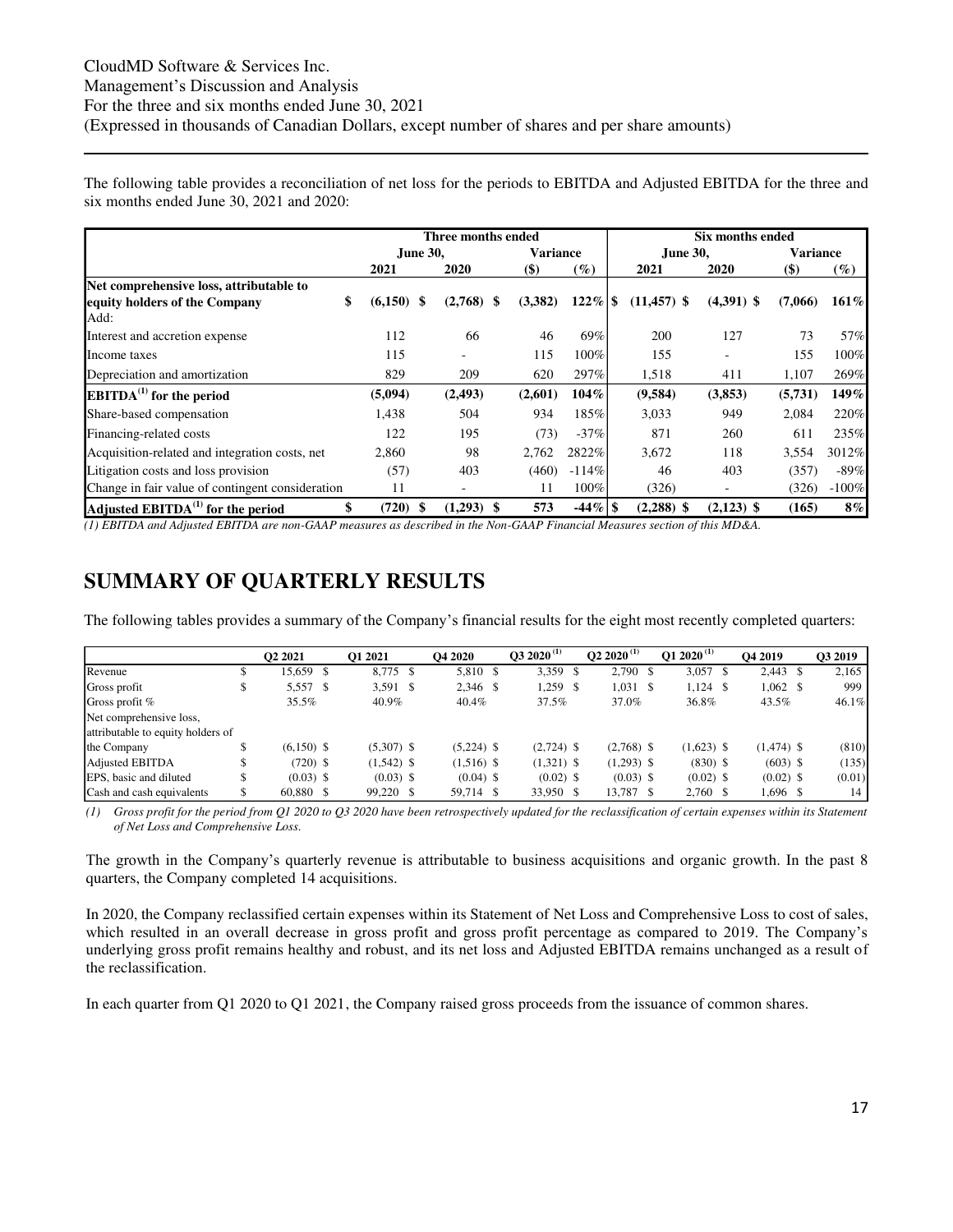### <span id="page-17-0"></span>**OUTLOOK**

The Company is focused on creating innovation in the delivery of healthcare services, by leveraging technology to improve access to care leading to better health outcomes. Through its team-based, patient-centric approach, CloudMD provides one, connected platform for patients, healthcare practitioners, and enterprise clients to address whole-person, coordinated care. The Company has a multi-pronged growth strategy which focuses on organic growth, accretive mergers and acquisitions and leveraging our assets across all our divisions.

The Company's organic growth will be largely driven by: (1) strengthening and broadening our channel partners; (2) realizing cross-selling opportunities to our existing customers across CloudMD; (3) the deployment and adoption of our Complete Health Platform in the second half of 2021; (4) new product launches to existing customers (e.g. iCBT); and, (5) US expansion of our North American offerings.

The addition of Oncidium will also enable revenue expansion in both new capabilities and within their large loyal client base. Our organic growth will continue to be fueled by deploying our digital health services through a defined sales and marketing strategy. Through several accretive acquisitions of leading healthcare solutions in 2021, there are opportunities for crossfunctional synergies and cross selling that will drive further organic growth.

The Company has a strong balance sheet which will enable the continued deployment of capital towards a robust pipeline of accretive, synergistic acquisitions. The Company's acquisition strategy is centered on acquiring products, capabilities, clinical specialties, and technologies that are highly scalable and rapidly growing. The Company is actively seeking potential tuck in acquisition targets that are complementary to its business and digital healthcare strategy. To determine such targets, the Company performs comprehensive due diligence procedures with a focus on financial performance, personnel, and compliance.

We believe our growth is centered on all divisions with clear messaging and strategy. The Enterprise Health Solutions division will leverage the Complete Health Platform to address a full spectrum of solutions to better service the health and wellness of the workforce. There is an urgent demand from enterprise clients for one centralized solution as the main pain point for these clients is the multiple vendors required to cover the spectrum of healthcare services. CloudMD delivers one platform that addresses access to primary and specialist care, mental health support, healthcare navigation, rehabilitation, and educational resources. The solution provides personalized care plans unique to each individual through proven systems, triage, assessment and navigation, which in turn, creates an improved healthcare experience resulting in better outcomes, faster adoption rates and increased engagement. The Company has already seen early progress and anticipates significant future growth of this division as it partners with leading insurers and corporations across Canada.

With its financial performance, combined with recently completed and announced acquisitions, CloudMD is on track to achieve (i) annualized revenue run rate exceeding \$140,000 and (ii) positive Adjusted EBITDA in the second half of 2021.

CloudMD will continue to focus on delivering meaningful shareholder value by executing on its growth strategy through accretive acquisition, strategic capital allocation and continuing to achieve organic growth across all divisions.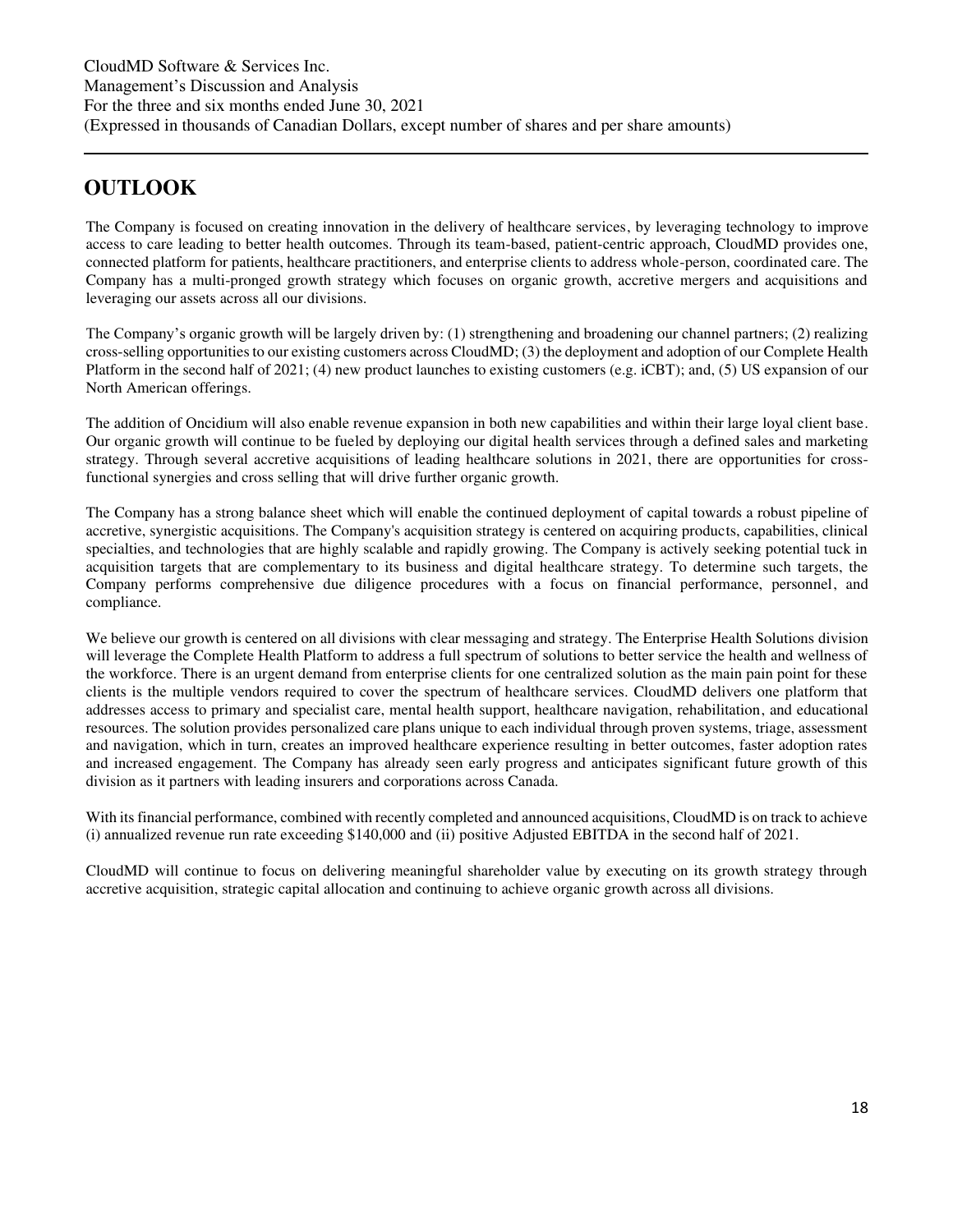### <span id="page-18-0"></span>**FINANCIAL POSITION**

|                                          |                 | As at        |    |                 |  |  |
|------------------------------------------|-----------------|--------------|----|-----------------|--|--|
|                                          | <b>June 30,</b> | December 31, |    |                 |  |  |
|                                          | 2021            | 2020         |    | <b>Variance</b> |  |  |
| Cash and cash equivalents                | \$<br>60,880 \$ | 59,714       | \$ | 1,166           |  |  |
| Trade and other receivables              | 16,007          | 2,012        |    | 13,995          |  |  |
| Inventory                                | 4,613           | 729          |    | 3,884           |  |  |
| Prepaid expenses, deposits and other     | 2,739           | 758          |    | 1,981           |  |  |
| Net investment in sublease               | 98              | 154          |    | (56)            |  |  |
| <b>Current assets</b>                    | 84,337          | 63,367       |    | 20,970          |  |  |
|                                          |                 |              |    |                 |  |  |
| Accounts payable and accrued liabilities | 27,039          | 3,453        |    | 23,586          |  |  |
| Deferred revenue                         | 1,807           | 888          |    | 919             |  |  |
| Contingent consideration                 | 15,498          | 136          |    | 15,362          |  |  |
| Contingent liability                     | 1,350           | 1,350        |    |                 |  |  |
| Current portion of lease liabilities     | 2,802           | 1,170        |    | 1,632           |  |  |
| Current portion of long-term debt        | 2,401           | 619          |    | 1,782           |  |  |
| <b>Current liabilities</b>               | 50,897          | 7,616        |    | 43,281          |  |  |
| Working capital <sup>(1)</sup>           | \$<br>33,440    | \$<br>55,751 | \$ | (22, 311)       |  |  |

*(1) Working Capital is a non-GAAP measure as described in the Non-GAAP Financial Measures section of this MD&A.* 

For the six months ended June 30, 2021, working capital decreased to \$33,440 compared to \$55,751 at the beginning of the period. The decrease is primarily due to completing 9 acquisitions in 2021, which reduced the Company's cash position and increased its contingent consideration. The decrease was partially offset by a short form prospectus offering, on a bought deal basis, in March 2021 resulting in gross proceeds of \$58,212. The ability to raise capital through the equity markets is pivotal to our growth strategy, which enables the Company to pursue further acquisitions and invest in growth drivers.

Other than cash, net investment in sublease and contingent liability, all other current assets and current liabilities increased primarily due to assets obtained and liabilities assumed related to the acquisitions completed in the six months ended June 30, 2021.

Contingent liability relates to the ongoing litigation matters as further described in the Litigation and Other Contingencies section.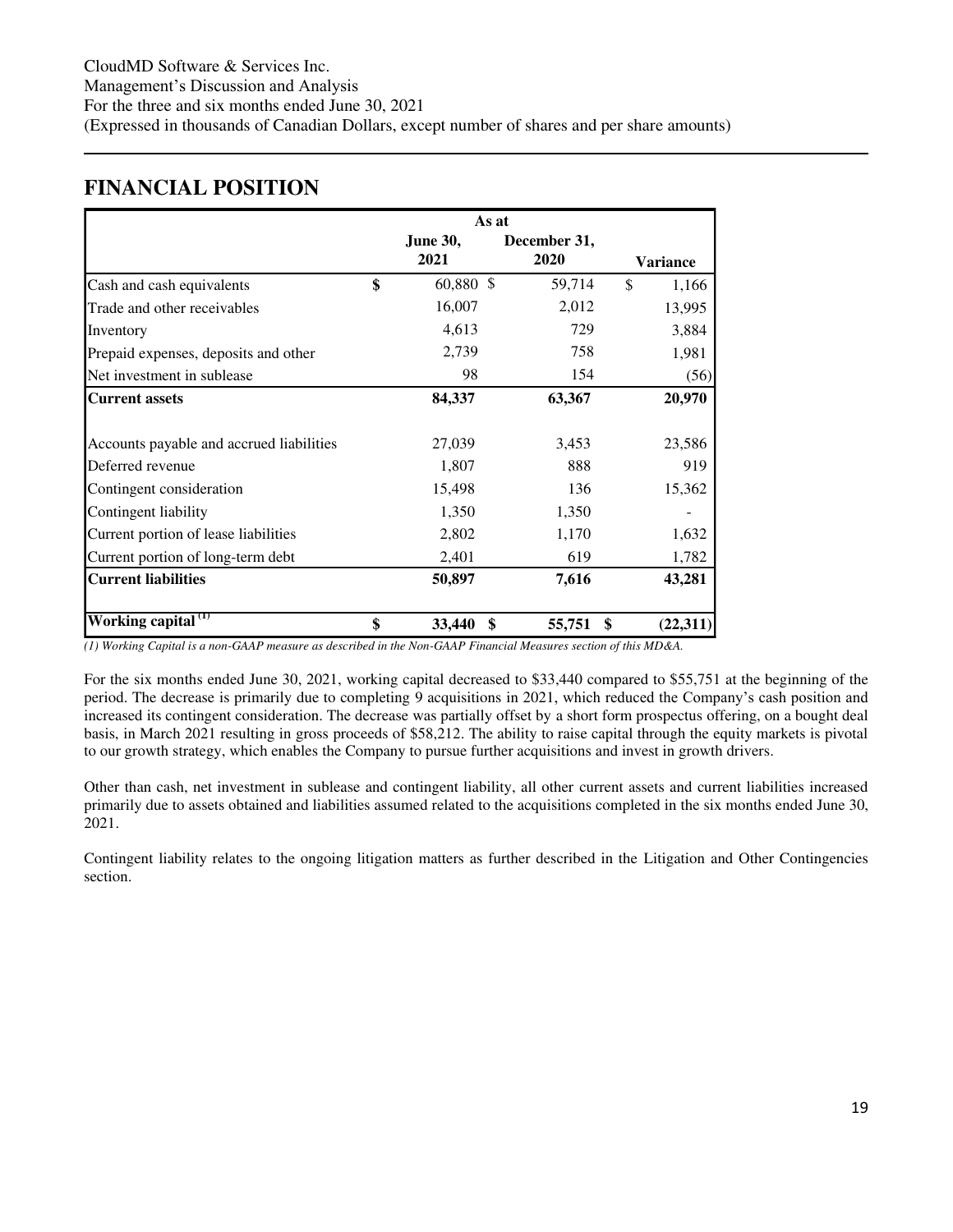### <span id="page-19-0"></span>**LIQUIDITY AND CAPITAL RESOURCES**

|                                                  |                    | Three months ended |                 |                 | Six months ended |                 |
|--------------------------------------------------|--------------------|--------------------|-----------------|-----------------|------------------|-----------------|
|                                                  | <b>June 30.</b>    | June 30.           |                 | <b>June 30.</b> | <b>June 30.</b>  |                 |
|                                                  | 2021               | 2020               | <b>Variance</b> | 2021            | 2020             | <b>Variance</b> |
| Cash provided by / (used in):                    |                    |                    |                 |                 |                  |                 |
| Net cash used in operating activities            | \$<br>$(2,743)$ \$ | $(1,710)$ \$       | $(1,033)$ \$    | $(5,321)$ \$    | $(2,633)$ \$     | (2,688)         |
| Net cash used in investing activities            | (59,380)           | (38)               | (59, 342)       | (72, 853)       | (173)            | (72,680)        |
| Net cash provided by financing activities        | 23,893             | 12.775             | 11,118          | 79,450          | 14,897           | 64,553          |
| (Decrease) increase in cash and cash equivalents | (38, 230)          | 11,027             | (49, 257)       | 1.276           | 12,091           | (10, 815)       |
| Cash and cash equivalents, beginning of period   | 99,220             | 2.760              | 96,460          | 59,714          | 1,696            | 58,018          |
| Foreign currency translation                     | (110)              |                    | (110)           | (110)           |                  | (110)           |
| Cash and cash equivalents, end of period         | 60,880             | 13,787             | 47,093          | 60,880          | 13,787           | 47,093          |

The Company had cash and cash equivalents of \$60,880 at June 30, 2021 compared to \$13,787 at June 30, 2020. During the three months ended June 30, 2021, the Company had cash outflows from operations of \$2,743 compared to cash outflows of \$1,710 in the same year-ago period. The increase in cash used in operating activities was primarily due to an increase in expenses from businesses acquired, and additional expenses incurred in the current year to support the Company's growth strategy.

Cash used in investing activities during the three months ended June 30, 2021 was \$59,380 compared to cash used in investing activities of \$38 for the same year-ago period. The increase in cash used in investing activities was mainly due to the completion of 4 acquisitions for the three months ended June 30, 2021 (2020 – nil acquisition).

Cash provided by financing activities during the three months ended June 30, 2021 was \$23,893 compared to cash provided by financing activities of \$12,775 for the same year-ago period. The increase in cash provided by financing activities was primarily due to proceeds from the debt financing for the acquisition of Oncidium.

### *Debt financing*

Effective June 25, 2021, the Company, through its subsidiary Oncidium, established credit facilities of up to \$62,000 (the **"Facilities"**) comprised of the following:

- (1) Revolver Facility of \$3,000; and,
- (2) Term Facility of \$59,000.

The Facilities mature 3 years from the date the funds are drawn. Interest accrues daily on advances at the applicable Canadian Dealer Offered Rate (**"CDOR"**) plus a margin of between 2.0% and 3.5% dependent upon certain financial ratios. The fair value of the debt approximates its carrying value.

As at June 30, 2021, the Company had drawn \$25,000, net of \$1,367 in financing costs and was in compliance with all financial covenants.

The debt is secured by a first-ranking security interest on all present and after-acquired assets of the Company's subsidiary Oncidium.

#### *Future capital requirements*

The Company's future capital requirements will depend on many factors, including, among others, its ability to earn cash flow from operations. Should the Company wish to pursue current and future business opportunities, additional funding will be required. If additional funds are raised through the issuance of equity securities, the percentage ownership of current shareholders will be reduced, and such equity securities may have rights, preferences, or privileges senior to those of the holders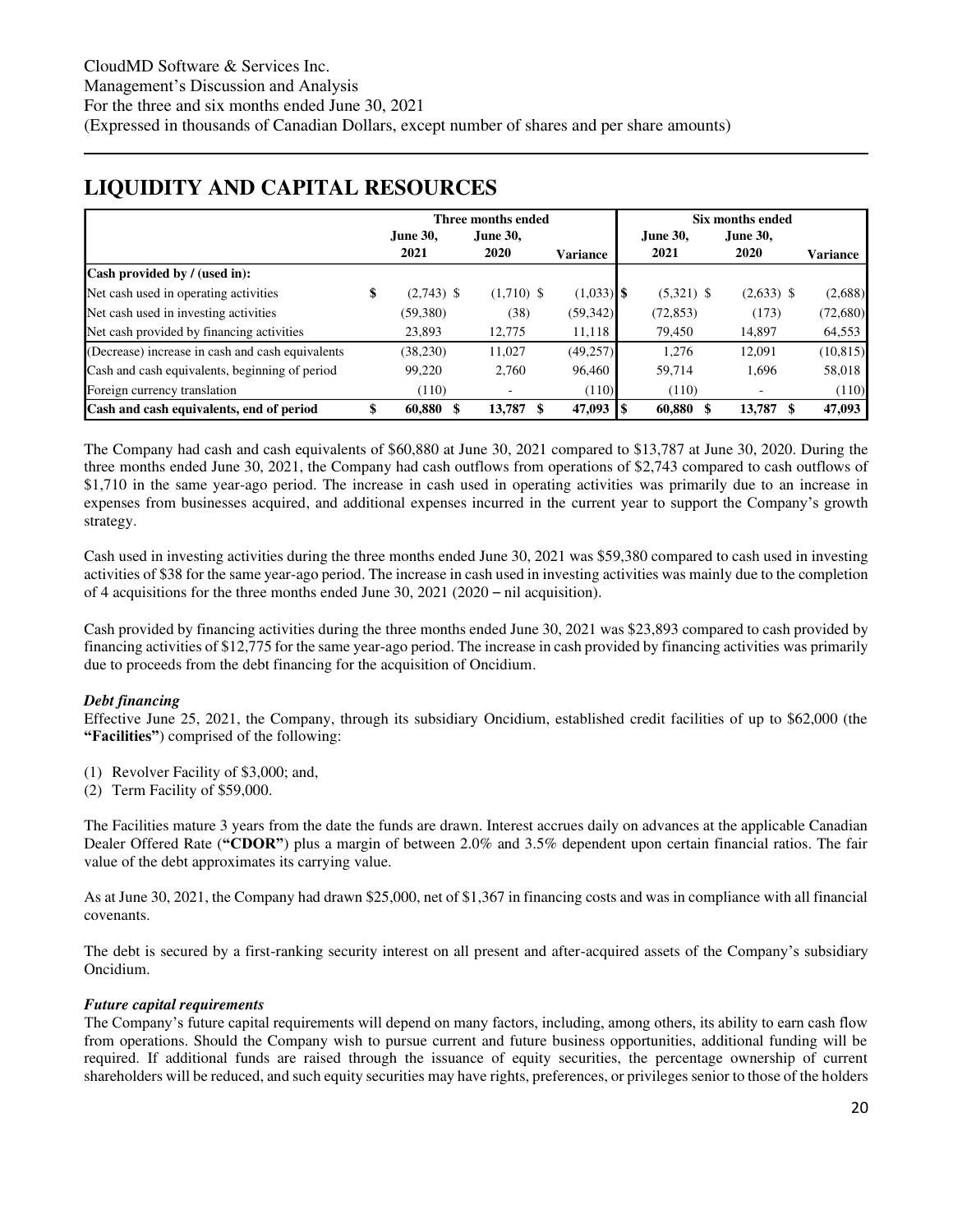of the Company's common stock. No assurance can be given that additional financing will be available, or that it can be obtained on terms acceptable to the Company and its shareholders. If adequate funds are not available, the Company may not be able to meet its contractual requirements.

### <span id="page-20-0"></span>**USE OF PROCEEDS**

The Company anticipated that it would use the net proceeds from bought deal financings, private placements and debt financing for future acquisitions, working capital and general corporate purposes. The following table sets out the original proposed use of net proceeds and actual uses of net proceeds up to June 30, 2021. To date, the Company continues to proceed towards its original business objectives for such funds.

|                       |                   | <b>Proposed use</b>     | <b>Proposed use</b><br>of net proceeds | <b>Actual use of</b><br>net proceeds |
|-----------------------|-------------------|-------------------------|----------------------------------------|--------------------------------------|
| Private placement     | March 20, 2020    | Working capital         | 2,644<br>\$                            | 2,644                                |
|                       |                   | Working capital         | 3,367                                  | 3,367                                |
| Bought deal financing | June 2, 2020      | Acquisition purposes    | 10,266                                 | $10,266$ <sup>(1)</sup>              |
|                       |                   | Working capital         | 1,577                                  | 1,577                                |
| Bought deal financing | September 1, 2020 | Acquisition purposes    | 17,521                                 | $17,521^{(2)}$                       |
| Bought deal financing | November 9, 2020  | Acquisition purposes    | 34,548                                 | $34,548^{(3)}$                       |
| Bought deal financing | March 9, 2021     | Acquisition purposes    | 53,990                                 | $26,942^{(4)}$                       |
| Debt financing        | June 25, 2021     | Acquisition of Oncidium | 23,633                                 | 23,633                               |

*(1) Acquisition of South Surrey Medical Clinic Inc., Snapclarity, Benchmark, Premier Podiatry LLC, iMD and Re:Function (partial)* 

*(2) Acquisition of Re:Function (remainder), HumanaCare, Medical Confidence, Canadian Medical Directory, West Mississauga Medical Ltd., IDYA4 and Aspiria (partial)* 

*(3) Acquisition of Aspiria (remainder), Rxi, VisionPros and Oncidium (partial)* 

*(4) Acquisition of Oncidium (remainder), and remaining amount for future use).* 

## <span id="page-20-1"></span>**CAPITAL MANAGEMENT**

The Company's objectives when managing capital are to safeguard its ability to continue as a going concern and to maximize shareholder value. The Company's capital is comprised of equity and long-term debt, net of cash and cash equivalents. The Company manages the capital structure and adjusts in response to changes in economic conditions and the risk characteristics of the underlying assets. To secure the additional capital necessary to pursue these plans, the Company intends to raise additional funds through equity or debt financing.

There were no changes to the Company's approach in its management of capital during the period.

The Company is subject to certain financial covenants in its debt obligations. The Company's strategy is to ensure it remains in compliance with all of its existing covenants so as to ensure continuous access to required debt to fund growth. Management reviews results and forecasts to monitor the Company's compliance.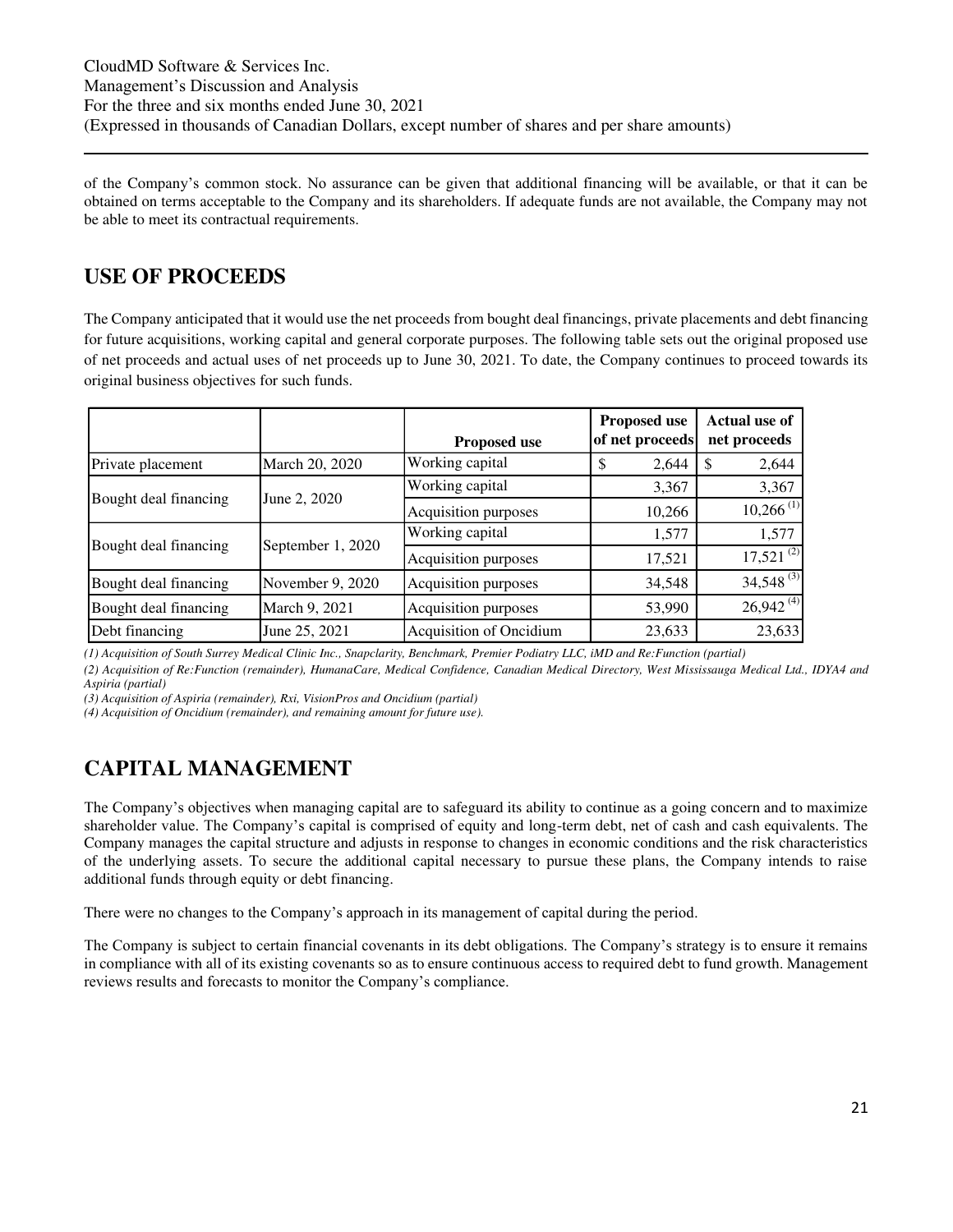### <span id="page-21-0"></span>**FINANCIAL INSTRUMENTS**

The Company's principal financial assets include cash and cash equivalents, and trade and other receivables. The Company's principal financial liabilities comprise of accounts payable and accrued liabilities, contingent consideration, contingent liability and long-term debt. The main purpose of these financial liabilities is to finance the Company's operations.

The carrying values of cash and cash equivalents, trade and other receivables, and accounts payable and accrued liabilities approximate their fair values due to the immediate or short-term nature of these instruments. The carrying value of long-term debt is initially recognized at fair value and subsequently measured at amortized cost using the effective interest method. There were no transfers between levels of the fair value hierarchy.

The Company is exposed to credit risk, liquidity risk and market risk. The Company's senior management oversees the management of these risks.

#### **Credit risk**

Credit risk is the risk of loss associated with a counterparty's inability to fulfill its payment obligations. Credit risk arises from cash and cash equivalents, and trade and other receivables. To manage credit risk, cash and cash equivalents are held only with reputable and regulated financial institutions.

The Company provides credit to its customers in the normal course of operations. The Company minimizes its credit risk associated with its trade and other receivables by performing credit evaluations on customers, maintaining regular and ongoing contact with customers, routinely reviewing the status of individual trade and other receivables balances and following up on overdue amounts. Further, trade receivables are monitored on a periodic basis for assessing any significant risk of nonrecoverability of dues and provision is created accordingly.

The Company's exposure to credit risk is considered to be low, given the size and nature of the various counterparties involved and their history of collections.

As at June 30, 2021, the Company had \$16,007 (December 31, 2020 – \$2,012) of trade and other receivables, net of an allowance for doubtful accounts of \$156 (December 31, 2020 - \$157).

#### **Liquidity risk**

Liquidity risk is the risk that the Company cannot meet a demand for cash or fund its obligations as they become due. The Company's management is responsible for reviewing liquidity resources to ensure funds are readily available to meet its financial obligations as they become due, as well as ensuring adequate funds exist to support business strategies and operational growth. The current assets reflected on the statement of financial position are highly liquid.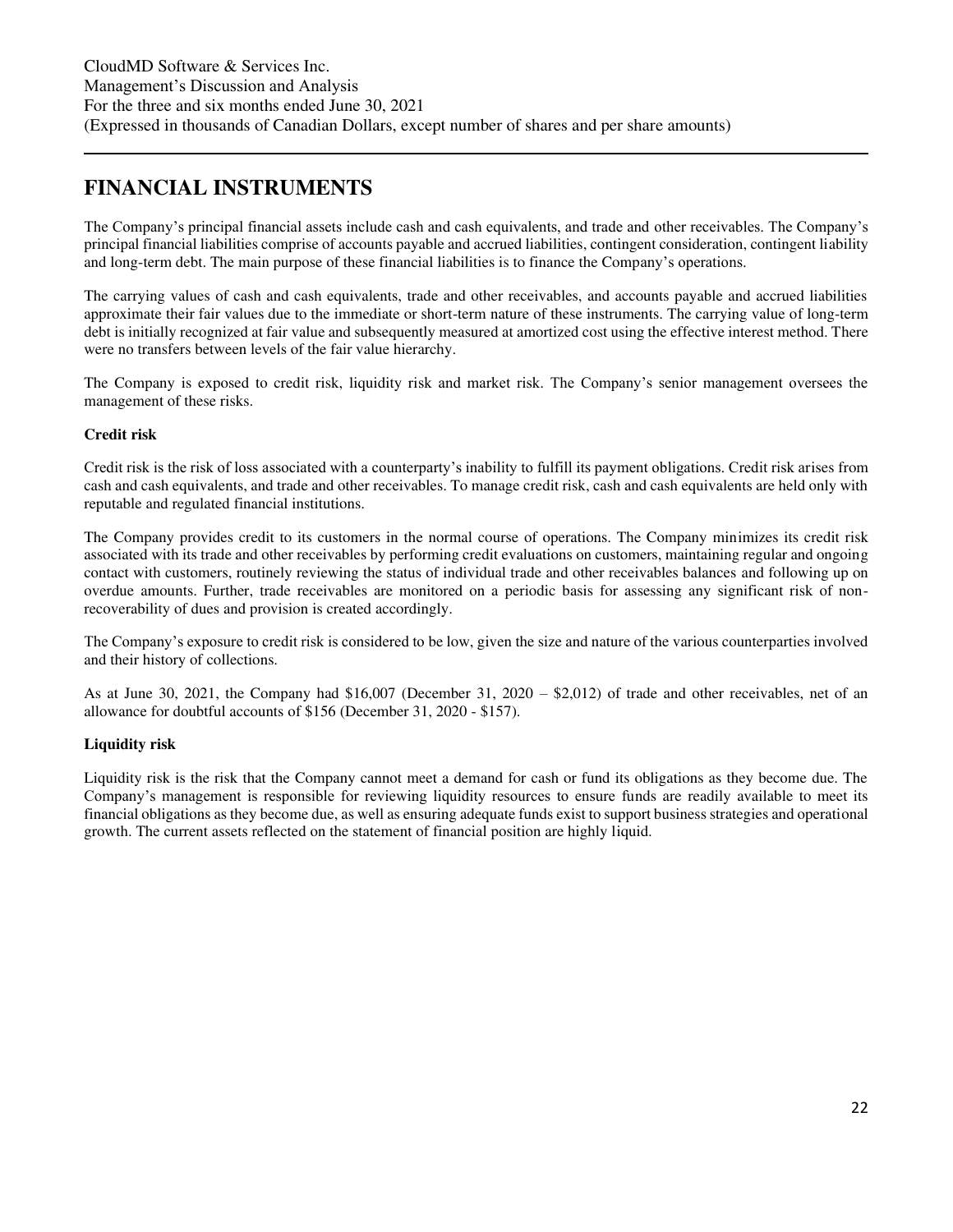The maturity profile of the Company's financial liabilities, based on contractual undiscounted payment at each reporting date is:

#### **As at June 30, 2021 Less than one year One to five years More than five years Total** Accounts payable, accrued liabilities and other  $\qquad$   $\qquad$   $\qquad$   $\qquad$   $\qquad$   $\qquad$   $\qquad$   $\qquad$   $\qquad$   $\qquad$   $\qquad$   $\qquad$   $\qquad$   $\qquad$   $\qquad$   $\qquad$   $\qquad$   $\qquad$   $\qquad$   $\qquad$   $\qquad$   $\qquad$   $\qquad$   $\qquad$   $\qquad$   $\qquad$   $\qquad$   $\qquad$   $\qquad$  Long-term debt 2,940 24,111 24 27,075 **\$ 24,111 29,979 \$ \$ 54,114 24 \$ As at December 31, 2020 Less than one year One to five years More than five years Total** Accounts payable, accrued liabilities and other  $\qquad$   $\qquad$   $\qquad$   $\qquad$   $\qquad$   $\qquad$   $\qquad$   $\qquad$   $\qquad$   $\qquad$   $\qquad$   $\qquad$   $\qquad$   $\qquad$   $\qquad$   $\qquad$   $\qquad$   $\qquad$   $\qquad$   $\qquad$   $\qquad$   $\qquad$   $\qquad$   $\qquad$   $\qquad$   $\qquad$   $\qquad$   $\qquad$   $\qquad$  Long-term debt 619 1,969 58 2,646

#### **Market risk**

Market risk is the risk that the fair value or future cash flows of a financial instrument will fluctuate because of changes in market prices. Company is exposed to interest rate risk and foreign currency risk.

**\$ 1,969 4,072 \$ \$ 6,099 58 \$** 

#### **(a) Interest rate risk**

Interest rate risk is the risk that the fair value or future cash flows of a financial instrument will fluctuate because of changes in market interest rates. The Company's exposure to the risk of changes in market interest rates relates primarily to the Company's long-term debt obligations with floating interest rates.

At June 30, 2021, the Company had variable rate borrowing rate loans amounting to \$23,771 (December 31, 2020 – \$608). With all other variables held constant, a 1% increase in the interest rate would have increased net loss by approximately \$119  $(2020 - $3)$  for the six months ended June 30, 2021. There would be an equal and opposite impact on net loss with a 1% decrease in the interest rate.

#### **(b) Foreign currency risk**

Foreign currency risk is the risk that the fair value or future cash flows of an exposure will fluctuate because of changes in foreign exchange rates. The Company's exposure to the risk of changes in foreign exchange rates relates primarily to the Company's operating activities (when revenue or expense is denominated in a foreign currency) and the Company's net investments in foreign subsidiaries.

At June 30, 2021, the Company held net monetary assets in United States dollar (**"USD"**) equal to \$2,437 (December 31, 2020  $-$  \$545). The Company estimates the impact of a 5% change in the Canadian dollar exchange rate on its net monetary assets to be \$122 (December 31, 2020 – \$35).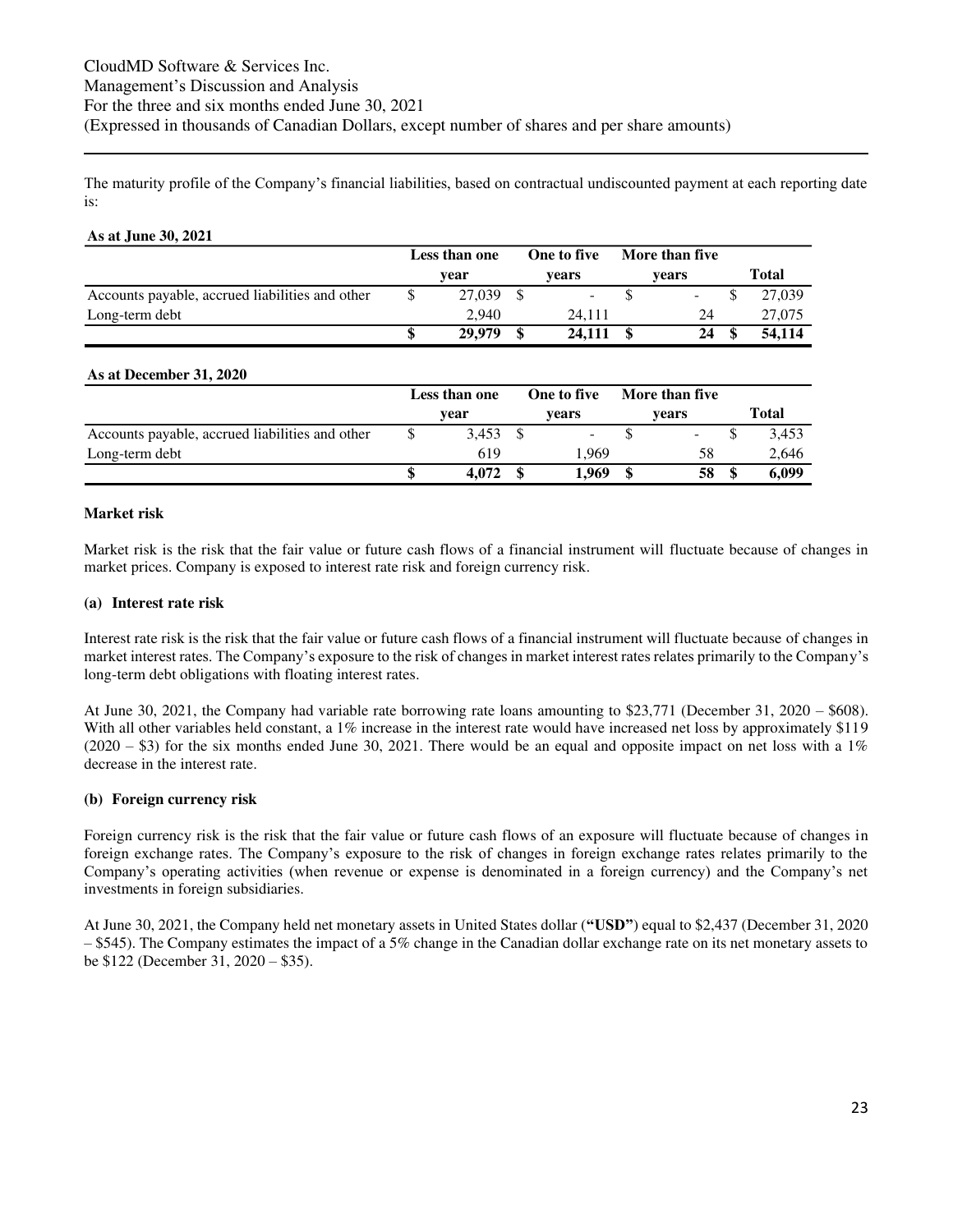### <span id="page-23-0"></span>**PROPOSED TRANSACTIONS**

There are no proposed transactions that have not been disclosed herein.

### <span id="page-23-1"></span>**OFF-BALANCE SHEET ARRANGEMENTS**

The Company had no off-balance sheet arrangements other than short-term lease agreements.

### <span id="page-23-2"></span>**RELATED PARTY TRANSACTIONS**

Related parties include key management, the Board of Directors, close family members and enterprises which are controlled by these individuals. The below transactions are in the normal course of business and are measured at the exchange amount, which is the amount of consideration established and agreed to by the related parties.

Remuneration of key management and Board of Directors:

|                          |  | Six months ended        |                         |                         |                         |
|--------------------------|--|-------------------------|-------------------------|-------------------------|-------------------------|
|                          |  | <b>June 30,</b><br>2021 | <b>June 30,</b><br>2020 | <b>June 30,</b><br>2021 | <b>June 30,</b><br>2020 |
| Cash-based compensation  |  | 536                     | 166                     | 838                     | 283                     |
| Share-based compensation |  | 634                     | 212                     | 1.248                   | 400                     |
| <b>Total</b>             |  | l.170                   | 378                     | \$<br>2,086             | 683                     |

### <span id="page-23-3"></span>**SIGNIFICANT ACCOUNTING POLICIES**

#### **(a) Basis of preparation**

The condensed interim consolidated financial statements have been prepared in accordance with International Accounting Standard (**"IAS"**) 34 Interim Financial Reporting, as issued by the International Accounting Standards Board (**"IASB"**). The Company has prepared the financial statements on the basis that it will continue to operate as a going concern. The Board of Directors considers that there are no material uncertainties that may cast significant doubt over this assumption. They have formed a judgment that there is a reasonable expectation that the Company has adequate resources to continue in operational existence for the foreseeable future, and not less than 12 months from the end of the reporting period.

#### **(b) Significant accounting policies**

These condensed interim consolidated financial statements have been prepared in accordance with the accounting policies adopted in the Company's most recent annual financial statements for the year ended December 31, 2020, except for the following, which were adopted by the Company for the annual period beginning on January 1, 2021.

#### *Investments in Associates and Joint Ventures*

Investments in associates and joint ventures are accounted for using the equity method.

The carrying amount of the investment in associates and joint ventures is increased or decreased to recognize the Company's share of the profit or loss and other comprehensive income of the associate and joint venture, adjusted where necessary to ensure consistency with the accounting policies of the Company.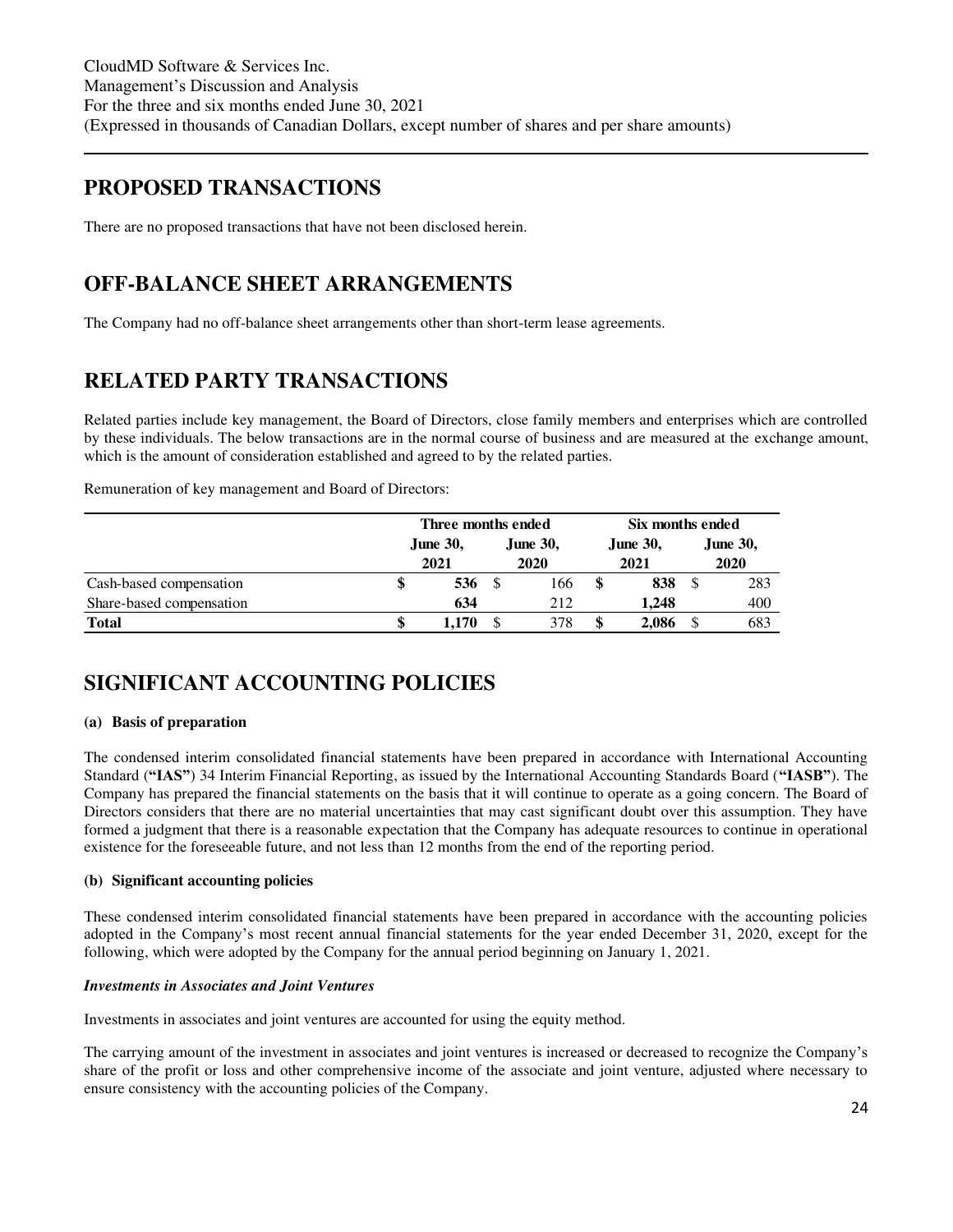Unrealized gains and losses on transactions between the Company and its associates and joint ventures are eliminated to the extent of the Company's interest in those entities. When unrealized losses are eliminated, the underlying asset is also tested for impairment.

#### *Deferred Share Units ("DSUs")*

DSUs are accounted for as cash-settled share-based payment transactions whereby the cost of the DSUs is measured initially at fair value based on the closing price of the Company's common shares preceding the day the DSUs are granted. The cost of the DSUs is recognized as a liability in the statement of financial position and as a share-based compensation expense in the statement of net loss and comprehensive loss. The liability is remeasured to fair value based on the market price of the Company's common shares at each reporting date up to and including the settlement date, with changes in fair value recognized in share-based compensation expense in the statement of net loss and comprehensive loss.

#### **(c) New standards, interpretations and amendments adopted by the Company**

The Company has not early adopted any standard, interpretation or amendment that has been issued but is not yet effective. Several amendments to existing standards are effective from January 1, 2021, but they are not expected to have an impact on the condensed interim consolidated financial statements of the Company.

### <span id="page-24-0"></span>**LITIGATION AND OTHER CONTINGENCIES**

- (a) During the three months ended June 30, 2020, Gravitas Securities Inc. (**"Gravitas"**) commenced an arbitration alleging breach of the terms of a right of first refusal in connection with an offering which was in the form of a bought deal equity financing underwritten by a syndicate of other investment banks in May 2020, and was completed on June 2, 2020 (**"June 2020 Financing"**). During the three months ended September 30, 2020, Gravitas amended its claims for damages to include commissions and damages arising from an additional bought deal equity financing which was completed on September 22, 2020 (**"September 2020 Financing"**). During the three months ended June 30, 2021, Gravitas amended its claim for damages to include commissions and damages arising from an additional bought deal equity financing which was completed on March 12, 2021 (**"March 2021 Financing"**). The total claims are in excess of \$6,850 plus unspecified damages associated with the value of share purchase warrants that were issued in connection with the June 2020 Financing, the September 2020 Financing, and the March 2021 Financing, plus interest and cost. The Company disputes the claims with respect to the June 2020 Financing, the September 2020 Financing, and the March 2021 Financing entirely. The claims are currently subject to arbitration proceedings which the Company is defending. The Company is of the view that its defense to the claims will prevail without liability to the Company; however, an estimate of the liability to the Company should the Gravitas claims succeed is \$1,200 and therefore an accrual for that amount as a contingent liability has been recorded.
- (b) On September 29, 2020, Snapclarity was named as a defendant to an action commenced in the Ontario Superior Court of Justice by a former shareholder of Snapclarity and companies she purports to control (**"Plaintiff"**) (the **"Action"**). The nature of the Action involves various intellectual property, wrongful dismissal, unpaid invoices, defamation, and other related issues raised by the Plaintiff. The Plaintiff seeks payment of at least \$928 plus costs and interest as well as nonmonetary relief. Snapclarity disputes the claim in its entirety. The Company is of the view that its defenses to the claims will prevail without liability to the Company; however, an estimate of the liability to the Company should the Plaintiff's claims succeed is \$150 and therefore an accrual for that amount as a contingent liability has been recorded.

On December 21, 2020, Snapclarity was named as a respondent to an application commenced in the Ontario Superior Court of Justice by a former shareholder of Snapclarity (**"Applicant"**) (the **"Application"**). In the Application, the Applicant exercises her dissent rights under s. 190(5) of the CBCA. She seeks an order fixing the fair value of her shares in Snapclarity and requiring Snapclarity to pay the value of the shares together with costs and interest. The applicant has claimed that the fair value of her shares totals at least \$1,850. Snapclarity disputes this claim. On February 23, 2021,